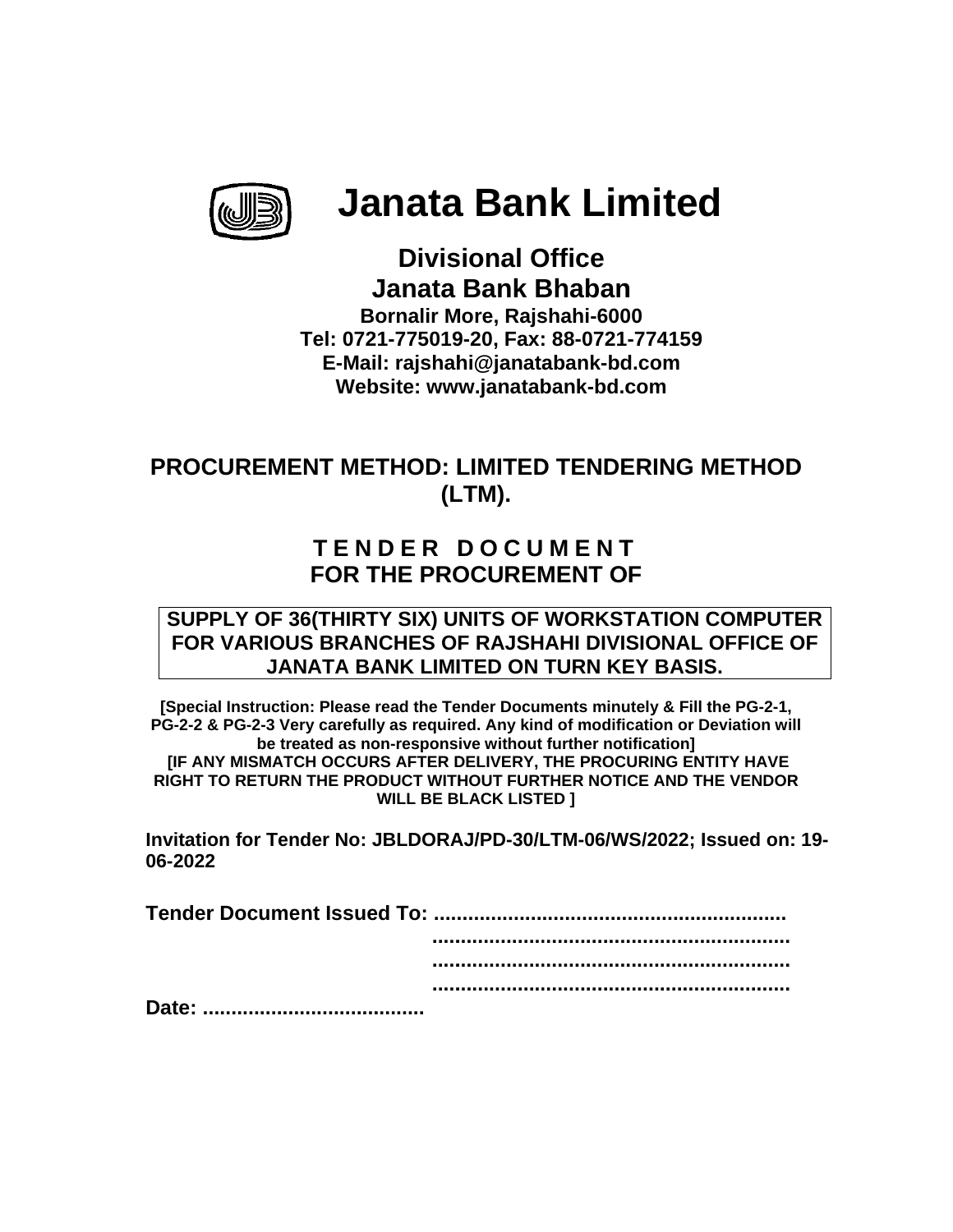# **Table of Contents**

|    | 1.            |                                                                           |  |
|----|---------------|---------------------------------------------------------------------------|--|
|    | $2_{-}$<br>3. |                                                                           |  |
|    |               |                                                                           |  |
|    |               |                                                                           |  |
|    | 4.            |                                                                           |  |
|    | 5.            |                                                                           |  |
|    |               |                                                                           |  |
|    | 6.            |                                                                           |  |
|    | 7.            |                                                                           |  |
|    | 8.            |                                                                           |  |
|    | 9.            | Documents Establishing the Conformity of the Goods and Related services 3 |  |
|    |               |                                                                           |  |
|    |               |                                                                           |  |
|    |               |                                                                           |  |
|    |               |                                                                           |  |
|    |               |                                                                           |  |
|    |               |                                                                           |  |
|    |               |                                                                           |  |
|    |               |                                                                           |  |
|    |               |                                                                           |  |
|    |               |                                                                           |  |
|    |               |                                                                           |  |
|    |               |                                                                           |  |
|    |               |                                                                           |  |
|    |               |                                                                           |  |
|    |               |                                                                           |  |
|    |               |                                                                           |  |
|    |               |                                                                           |  |
|    |               |                                                                           |  |
|    |               |                                                                           |  |
|    |               |                                                                           |  |
|    |               |                                                                           |  |
|    |               |                                                                           |  |
|    |               |                                                                           |  |
|    |               |                                                                           |  |
|    |               |                                                                           |  |
|    |               |                                                                           |  |
|    |               |                                                                           |  |
|    | Section 2.    |                                                                           |  |
| А. |               |                                                                           |  |
|    |               |                                                                           |  |
|    |               |                                                                           |  |
|    |               |                                                                           |  |
|    |               |                                                                           |  |
|    |               |                                                                           |  |
|    | 1.            |                                                                           |  |
|    | 2.            |                                                                           |  |
|    | 3.            | Documents Forming the Contract & the order of precedence  10              |  |
|    | 4.            |                                                                           |  |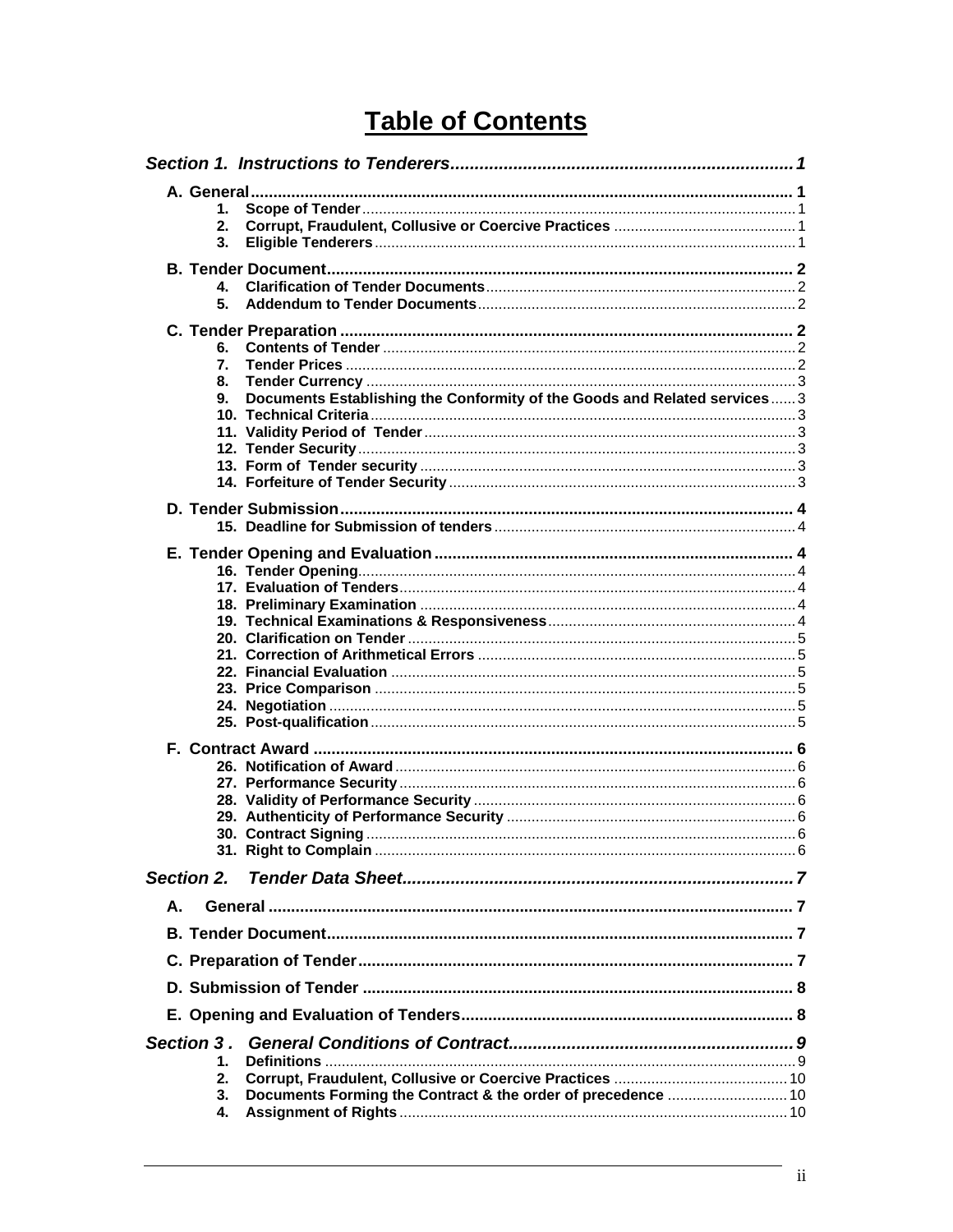| 5.                |                                                                 |  |
|-------------------|-----------------------------------------------------------------|--|
| 6.                |                                                                 |  |
| 7.                |                                                                 |  |
| 8.                |                                                                 |  |
| 9.                |                                                                 |  |
|                   |                                                                 |  |
|                   |                                                                 |  |
|                   |                                                                 |  |
|                   |                                                                 |  |
|                   |                                                                 |  |
|                   |                                                                 |  |
|                   |                                                                 |  |
|                   |                                                                 |  |
|                   |                                                                 |  |
|                   |                                                                 |  |
| Section 4.        |                                                                 |  |
| <b>Section 5.</b> |                                                                 |  |
|                   |                                                                 |  |
|                   |                                                                 |  |
|                   | Specifications Submission and Compliance Sheet (Form PG2-3)  17 |  |
|                   |                                                                 |  |
|                   |                                                                 |  |
| Section 6.        |                                                                 |  |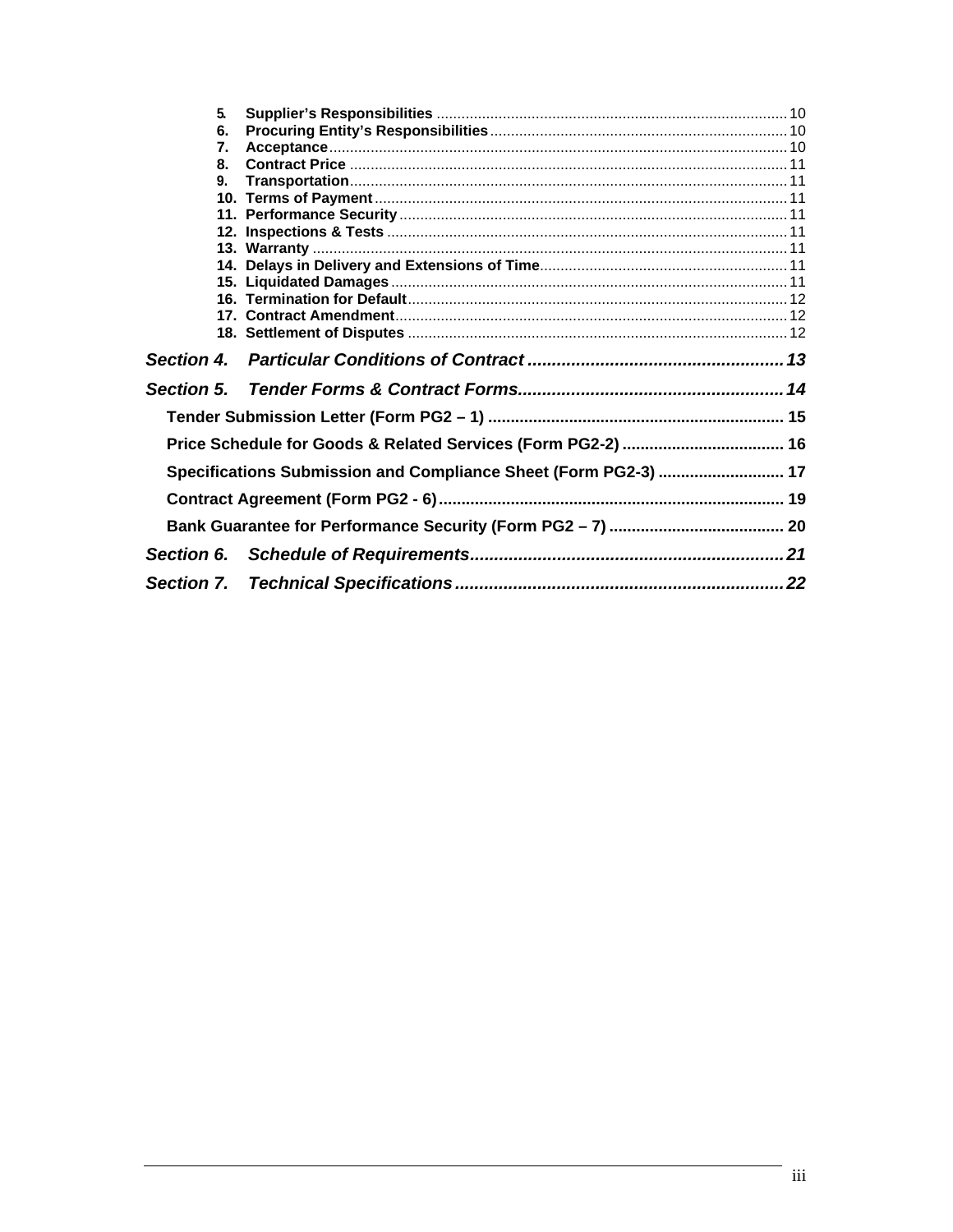# **Section 1. Instructions to Tenderers**

## **A. General**

- **1. Scope of Tender** 1.1 The Procuring Entity, as indicated in the Tender Data Sheet **(TDS)** wishes to issues these Tender Documents for the supply of Goods, and Related Services incidental thereto, detailed in **Section 6: Schedule of Requirements.**
- **2. Corrupt, Fraudulent, Collusive or Coercive Practices**  2.1 The Government requires that Procuring Entities, as well as Tenderers and Suppliers shall, during the Procurement proceedings and the execution of Contracts under public funds, ensure-
	- (a) strict compliance with the provisions of Section 64 of the Public Procurement Act 2006 (Act 24 of 2006);
	- (b) abiding by the code of ethics as mentioned in the Rule127 of the Public Procurement Rules, 2008;
	- (c) that neither it's any officer nor any staff or any other agents or intermediaries working on its behalf engages in any practice as detailed in the Rule 127.
	- 2.2 If corrupt, fraudulent, collusive or coercive practices of any kind determined by the Procuring Entity against any Tenderer alleged to have carried out such practices, the Procuring Entity shall **-** 
		- (a) exclude the concerned Tenderer from further participation in the particular Procurement proceeding; or
		- (b) reject any recommendation for award that had been proposed for that concerned Tenderer or;
		- (c) declare, at its discretion, the concerned Tenderer to be ineligible to participate in further Procurement proceedings, either indefinitely or for a specific period of time.
- **3. Eligible Tenderers** 3.1 If so specified in **TDS**, only Enlisted Tenderers of the categories specified in the **TDS** are eligible to participate in the Tender under **Limited Tendering Method (LTM)**.
	- 3.2 In case of **Open Tendering Method**, invitation for Tenders is open to all potential Tenderers.
	- 3.3 The Tenderer shall have the legal capacity to enter into the Contract.
	- 3.4 Tenderers and all parties constituting the Tenderer shall not have a conflict of interest pursuant to Rule 55 of the Public Procurement Rules, 2008.
	- 3.5 The Tenderer in its own name or its other names or also in the case of its Persons in different names, shall not be under a declaration of ineligibility for corrupt, fraudulent, collusive or coercive practices as stated under ITT Clause 2.
	- 3.6 The Tenderer is solvent, e.g. the Tenderer is financially capable to perform the contract for the proposed Procurement.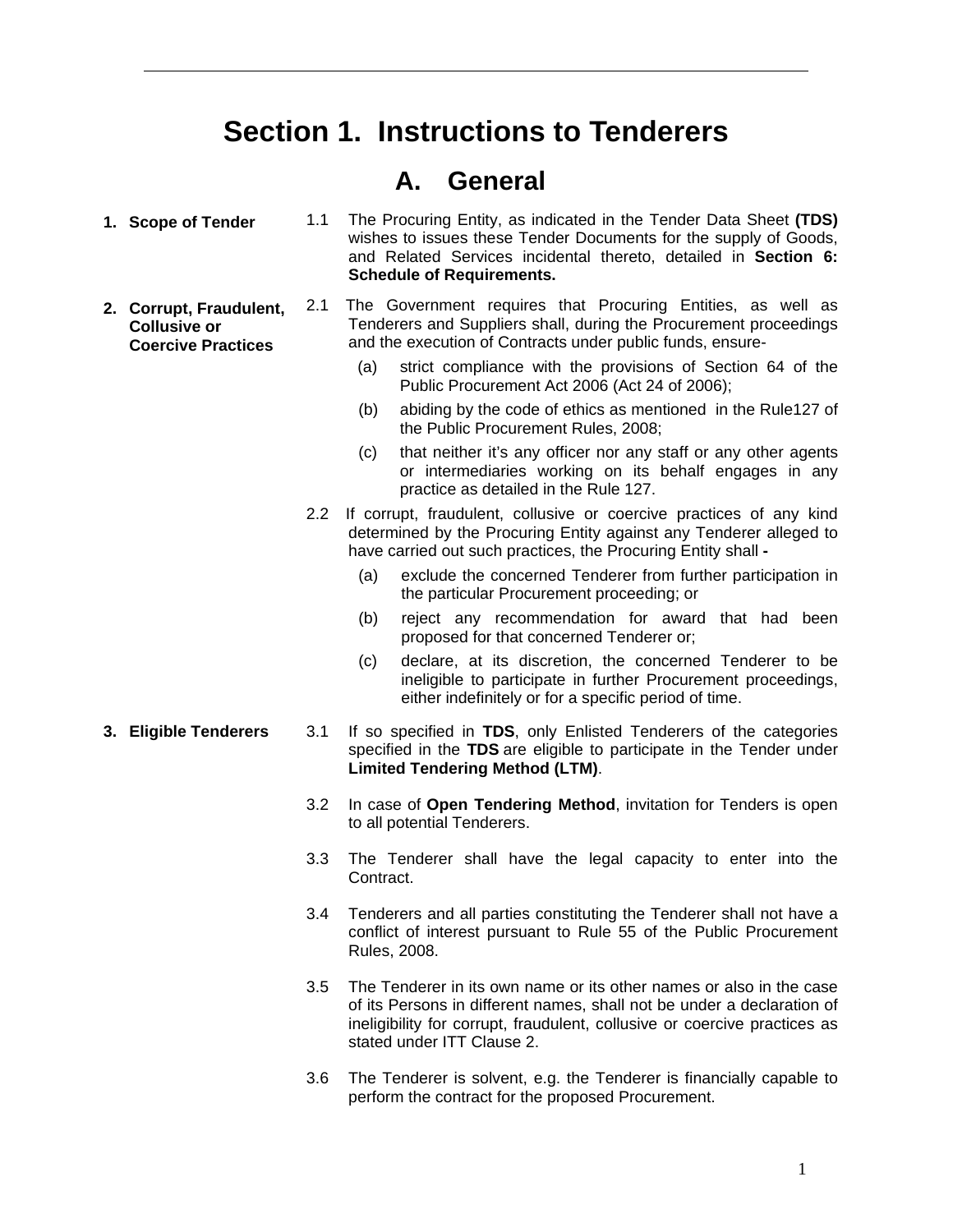3.7 The Tenderer shall have fulfilled its obligations to pay taxes under the provisions of laws and regulations of Bangladesh

# **B. Tender Document**

- **4. Clarification of Tender Documents**  4.1 A prospective Tenderer requiring any clarification of the Tender Document shall contact the Procuring Entity in writing at the Procuring Entity's address indicated in the **TDS** before two-third of time allowed for preparation and submission of Tender elapses.
- **5. Addendum to Tender Documents** 5.1 At any time prior to the deadline for submission of Tenders, the Procuring Entity on its own initiative or in response to a clarification request in writing from a Tenderer, may revise the Tender Document by issuing an addendum pursuant to Rule 95 of the Public Procurement Rules, 2008.

## **C. Tender Preparation**

- **6. Contents of Tender** 6.1 The Tender prepared by the Tenderer shall comprise the following:
	- (a) Tender Submission Letter *(Form PG2-1)* as furnished in Section 4: Tender Forms, which shall be completed without any alterations to its format, filling in all blank spaces with the information requested, failing which the Tender may be considered as non-responsive as being incomplete;
	- (b) The completed Price Schedule for Goods and Related Services *(Form PG2-2)*;
	- (c) **Tender Security** as stated under ITT Clause **12 & 13** ;
	- (d) The completed Specifications Submission and Compliance Sheet *(Form PG2-3)*;
	- (e) Written confirmation authorising the signatory of the Tender to commit the Tenderer *(Attachment 1 of Form PG2-1)*;
	- (f) A certificate issued by the competent authority stating that the Tenderer is a Tax payer having valid Tax identification Number (TIN) and VAT registration number (as applicable)**;**
	- (g) Valid Trade License;
- **7. Tender Prices** 7.1 Tenders are being invited either for one or more items on an **'item-byitem' basis** or a single lot or for a number of lots on **'lot-by-lot' basis**, as specified in the **TDS**.
	- 7.2 All lots or items as listed in Section 6: Schedule of Requirements must be listed and priced separately on the Price Schedule following the **Form PG2-2**. The price to be quoted in the Tender Submission Letter shall be the total price of the Tender
	- 7.3 All applicable taxes, custom duties, VAT and other levies payable by the Contractor under the Contract shall be included in the unit rates,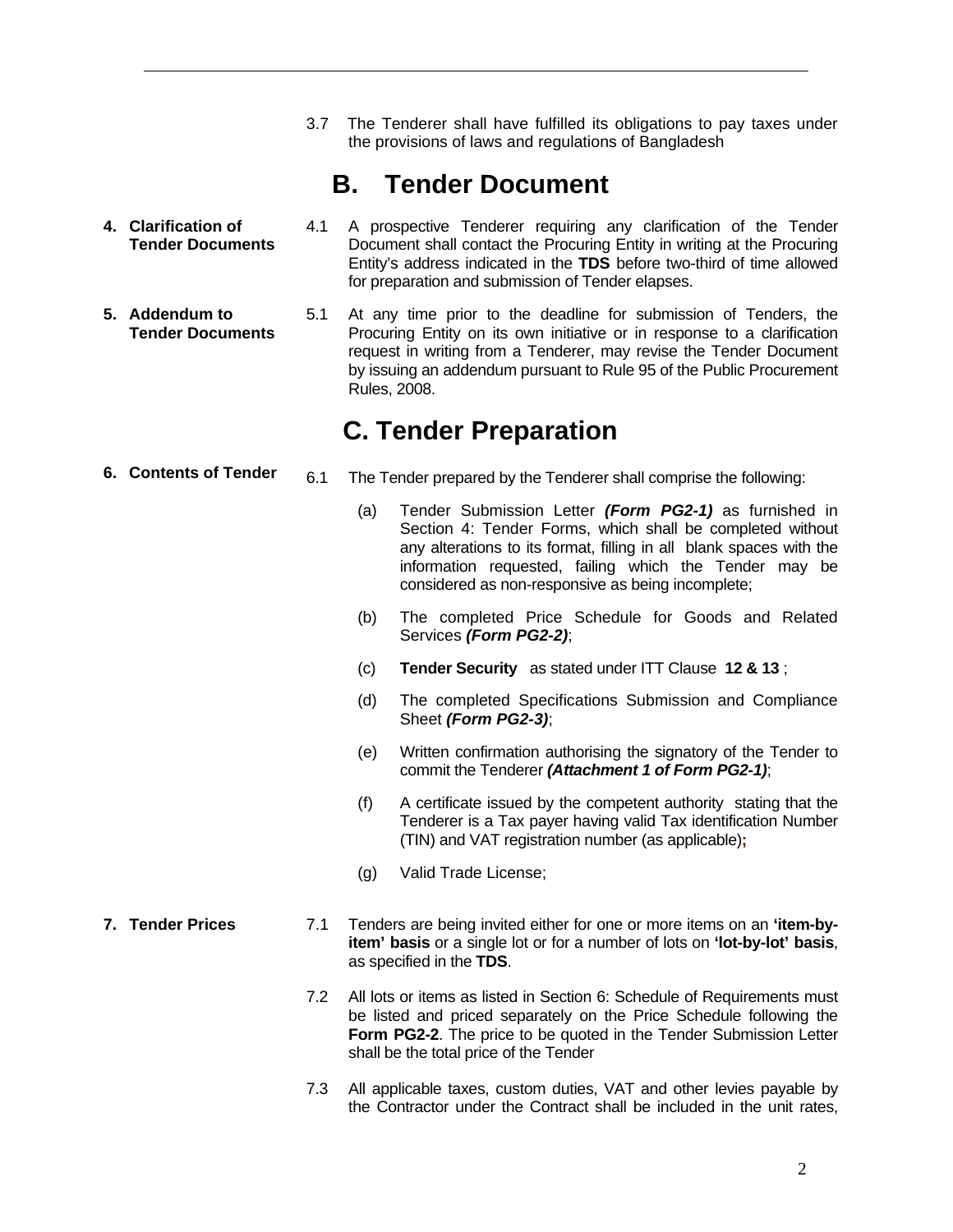prices and the total Tender price submitted by the Tenderer

- **8. Tender Currency** 8.1 All prices shall be quoted in Bangladesh Taka.
- **9. Documents Establishing the Conformity of the Goods and Related services** 9.1 To establish the conformity of the Goods and Related Services to the Tender Documents, the Tenderer shall furnish as part of its Tender the documentary evidence that the Goods and Related services conform to the technical specifications and standards in Section 7, Technical Specifications.
- **10. Technical Criteria** 10.1 The completed Specifications Submission and Compliance Sheet details the minimum specification of the goods required. The goods offered must meet this specification, but no credit will be given for exceeding the specification.
- **11. Validity Period of Tender** 11.1 Tenders shall remain valid for the period specified in the **TDS** after the date of Tender submission deadline prescribed by the Procuring Entity.
	- 11.2 A Tender valid for a period shorter than that specified shall be considered as non- responsive.
- **12. Tender Security** 12.1 Tender Security as specified in **TDS.**
- **13. Form of Tender security** 13.1 The Tender Security shall be at the Tenderer's option, be either in the form of a bank draft or pay order.
	- 13.2 The Tender Security may be in the form of an irrevocable bank guarantee issued by a scheduled Bank of Bangladesh, in the format **(Form PG2-4)** furnished in Section 5: Tender and Contract Forms.
	- 13.3 The Tender Security shall remain valid for at least twenty eight (28) days beyond the expiry date of the Tender Validity.
	- 13.4 Tender not accompanied by a valid Tender Security shall be considered as non-responsive.
- **14. Forfeiture of Tender Security** 14.1 The Tender security pursuant to Rule 25 of the Public Procurement Rules,2008 may be forfeited if a Tenderer:
	- (a) withdraws its Tender after opening of Tenders but within the validity of the Tender; or
	- (b) refuses to accept a Notification of Award ; or
	- (c) fails to furnish performance security; or
	- (d) refuses to sign the Contract ; or
	- (e) does not accept the correction of the Tender price following the correction of arithmetic errors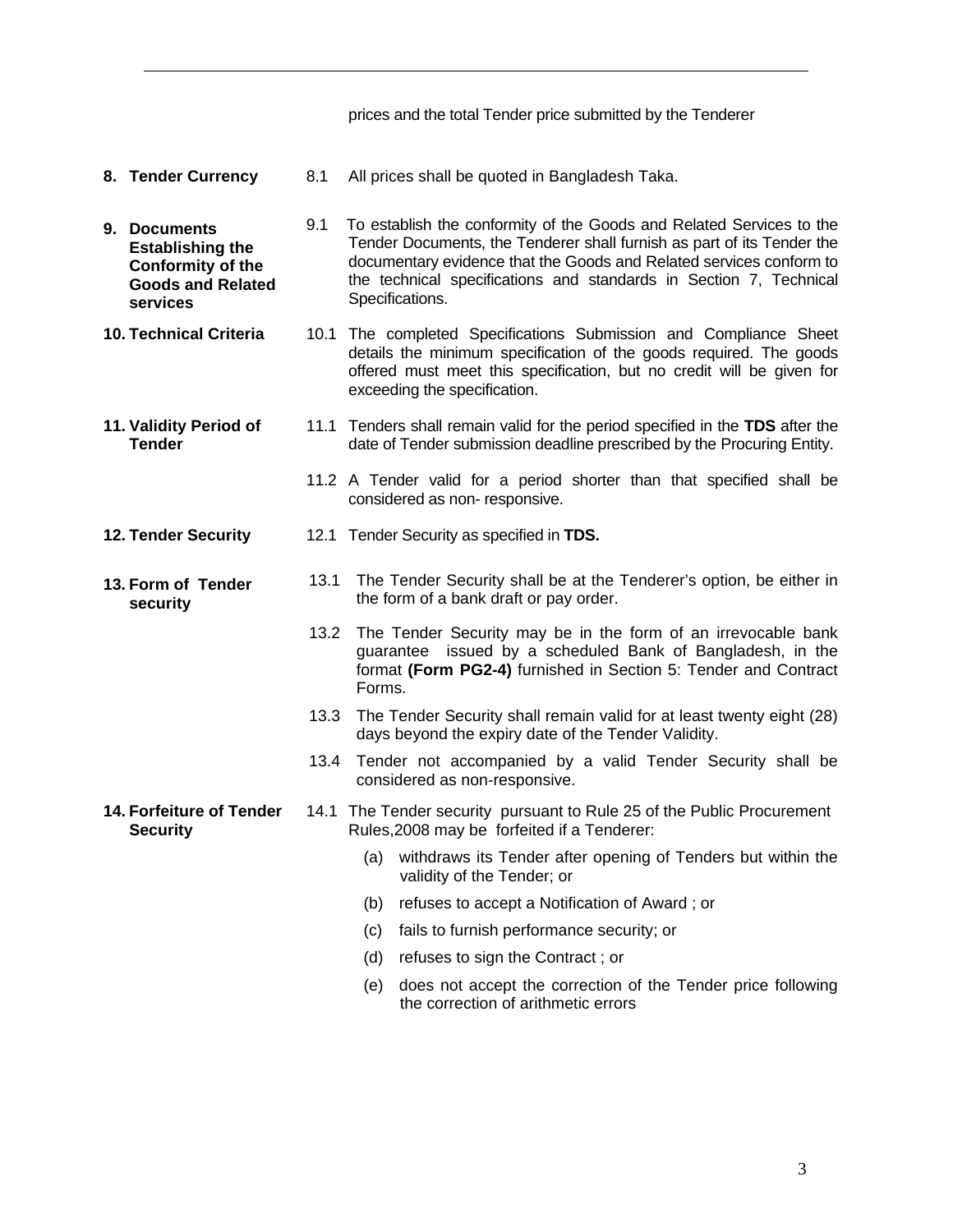| <b>D.</b> Tender Submission                                         |                                                                                                                                                                                                                                                                                                                |  |
|---------------------------------------------------------------------|----------------------------------------------------------------------------------------------------------------------------------------------------------------------------------------------------------------------------------------------------------------------------------------------------------------|--|
| 15. Deadline for<br><b>Submission of</b><br>tenders                 | 15.1 Tenders shall be delivered to the Procuring Entity at the address<br>specified in the TDS and no later than the date and time specified in<br>the TDS. Late submissions will be not be considered.                                                                                                        |  |
|                                                                     | <b>E.</b> Tender Opening and Evaluation                                                                                                                                                                                                                                                                        |  |
| <b>16. Tender Opening</b>                                           | 16.1 Tenders shall be opened pursuant to Rule 97 following steps in Part D<br>of Schedule IV of The Public Procurement Rule, 2008 as specified in<br>the TDS but no later than ONE HOUR after expiry of the submission<br>date line.                                                                           |  |
| 17. Evaluation of<br><b>Tenders</b>                                 | 17.1 The Tender Evaluation Committee (TEC) may consider a Tender as<br>responsive in the Evaluation, only if it is submitted in compliance<br>with the mandatory requirements set out in the Tender Document.<br>The evaluation process should begin immediately after tender<br>opening following four steps: |  |
|                                                                     | (a)<br>Preliminary Examination;                                                                                                                                                                                                                                                                                |  |
|                                                                     | (b)<br>Technical Examinations and Responsiveness;                                                                                                                                                                                                                                                              |  |
|                                                                     | Financial evaluation and price comparison;<br>(c)                                                                                                                                                                                                                                                              |  |
|                                                                     | Post-qualification of the lowest evaluated<br>(d)<br>responsive<br>Tenders.                                                                                                                                                                                                                                    |  |
| 18. Preliminary<br><b>Examination</b>                               | 18.1 The TEC shall firstly examine the Tenders to confirm that all<br>documentation requested in ITT Clause 6 has been provided.<br>Examination of the compliance, adequacy and authenticity of the<br>documentary evidence may follow the order below:                                                        |  |
|                                                                     | verification of the completeness of the eligibility declaration in the<br>(a)<br>Tender Submission Letter (Form PG2-1);                                                                                                                                                                                        |  |
|                                                                     | verification of the Trade License;<br>(b)                                                                                                                                                                                                                                                                      |  |
|                                                                     | verification of the eligibility requirements as stated under ITT<br>(c)<br>Clause 3;                                                                                                                                                                                                                           |  |
|                                                                     | (d)<br>verification of the written authorization confirming the signatory<br>of the Tenderer to commit the Tender has been attached with<br>Tender Submission Letter (Form PG2-1);                                                                                                                             |  |
|                                                                     | Verification of the Tender Security, if applicable.<br>(e)                                                                                                                                                                                                                                                     |  |
|                                                                     | 18.2 The TEC shall confirm that the above documents and information<br>have been provided in the Tender and the completeness of the<br>documents and compliance of instructions given in corresponding<br>ITT Clauses shall be verified, failing which the tender shall be<br>considered as non-responsive.    |  |
| 19. Technical<br><b>Examinations &amp;</b><br><b>Responsiveness</b> | 19.1 Only those Tenders surviving preliminary examination need to be<br>examined in this phase.                                                                                                                                                                                                                |  |
|                                                                     | 19.2 Secondly, the TEC will examine the adequacy and authenticity of the                                                                                                                                                                                                                                       |  |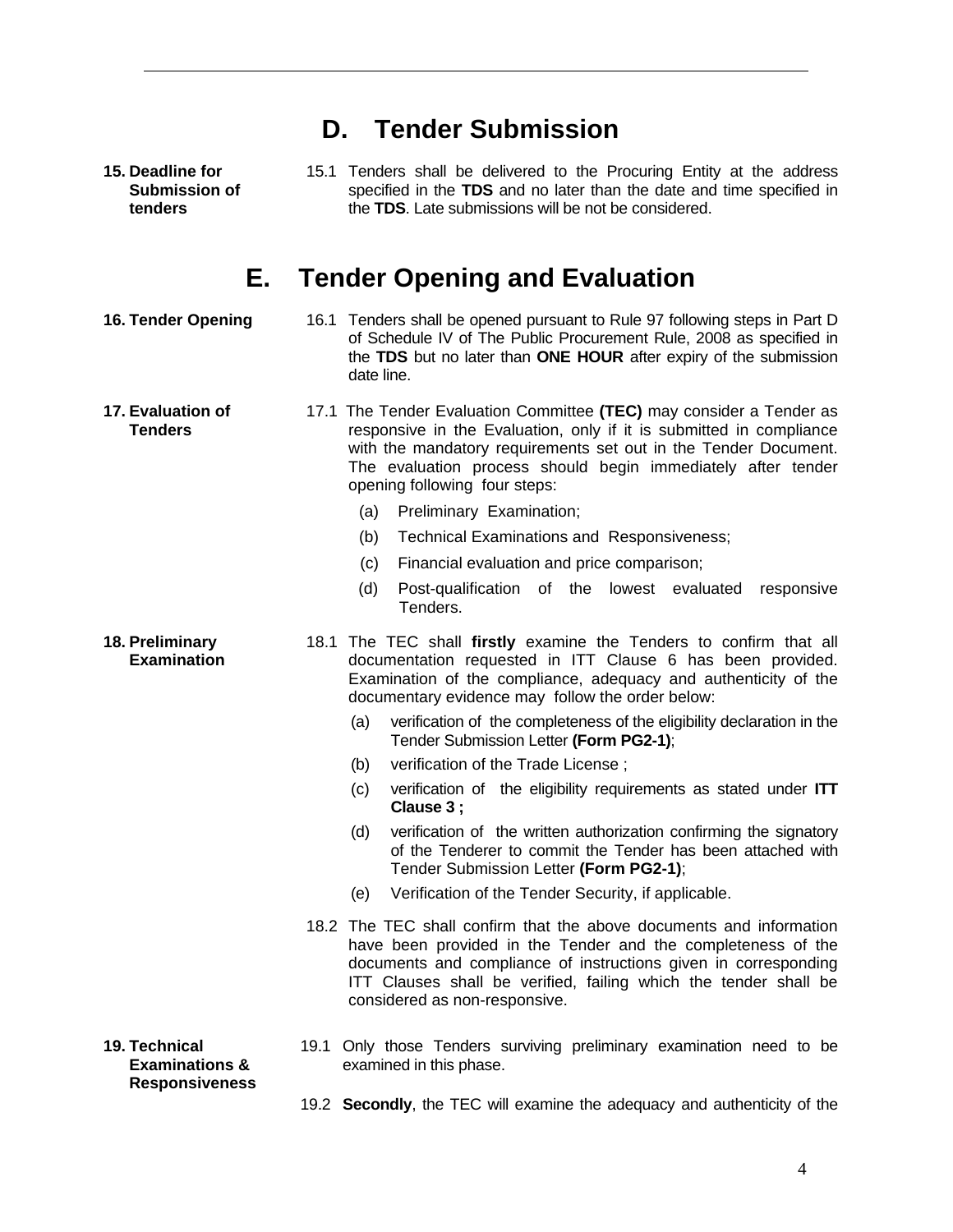|                                                 |      | documentary evidence which may follow the order below:                                                                                                                                                                                                                                    |
|-------------------------------------------------|------|-------------------------------------------------------------------------------------------------------------------------------------------------------------------------------------------------------------------------------------------------------------------------------------------|
|                                                 |      | verification and examination of the documentary evidence<br>(a)<br>and completed Specification Submission Sheet (Form PG2-<br>3) to establish the conformity of the Goods and Related<br>Services to the Tender Documents.                                                                |
|                                                 |      | verification and examination of the documentary evidence<br>(b)<br>that Tenderer has met all the requirements in regards to<br>scope of Supply as stated under Section 6, Schedule of<br>Requirements, without any material deviation or reservation.                                     |
|                                                 |      | 19.3 TEC may consider a Tender as responsive in the evaluation, only if<br>comply with the mandatory requirements as stated under Clause 19.2                                                                                                                                             |
| 20. Clarification on<br><b>Tender</b>           |      | 20.1 The TEC may ask Tenderers for clarifications of their Tenders, including<br>breakdowns of unit rates, in order to assist the examination and<br>evaluation of the Tenders.                                                                                                           |
|                                                 |      | 20.2 If a Tenderer does not provide clarifications of its Tender by the date<br>and time set in the TEC's written request for clarification, its Tender shall<br>not be considered in the evaluation.                                                                                     |
| 21. Correction of<br><b>Arithmetical Errors</b> |      | 21.1 The TEC shall correct any arithmetic errors that are discovered during<br>the examination of Tenders, and shall promptly notify the concerned<br>Tenderer(s) of any such correction(s) pursuant to Rule 98(11) of the<br>Public Procurement Rule, 2008.                              |
|                                                 |      | 21.2 Any Tenderer that does not accept the correction of the Tender<br>amount following correction of arithmetic errors as determined by the<br>application of ITT Sub-Clause 21.1 shall be considered as non-<br>responsive.                                                             |
|                                                 |      | 22. Financial Evaluation 22.1 Thirdly the TEC, pursuant to Rule 98 of the Public Procurement<br>Rules, 2008, will evaluate each Tender that has been determined, up to<br>this stage of the evaluation, to be responsive to the mandatory<br>requirements set out in the Tender Document. |
|                                                 |      | 22.2 To evaluate a Tender in this stage, the Procuring Entity shall consider<br>the following:                                                                                                                                                                                            |
|                                                 |      | Verification and examination of<br>the Price Schedule for<br>(a)<br>Goods and Related Services (Form PG2-2);<br>Evaluation will be done for each Item or lot by lot;<br>(b)<br>Adjustment for correction of arithmetical errors<br>(c)                                                    |
| 23. Price Comparison                            | 23.1 | The TEC shall compare all responsive Tenders to determine the<br>lowest-evaluated Tender.                                                                                                                                                                                                 |
| 24. Negotiation                                 | 24.1 | No negotiations shall be held during the Tender evaluation or award<br>with the lowest or any other Tenderer pursuant to Rule 99 of the Public<br>Procurement Rules, 2008.                                                                                                                |
| 25. Post-qualification                          | 25.1 | After determining the lowest-evaluated responsive tender as sated<br>under ITT Sub-Clause 23.1, the TEC pursuant to Rule 100 of the Public<br>Procurement Rules, 2008, shall carry out the Post-Qualification of the<br>Tenderer.                                                         |

5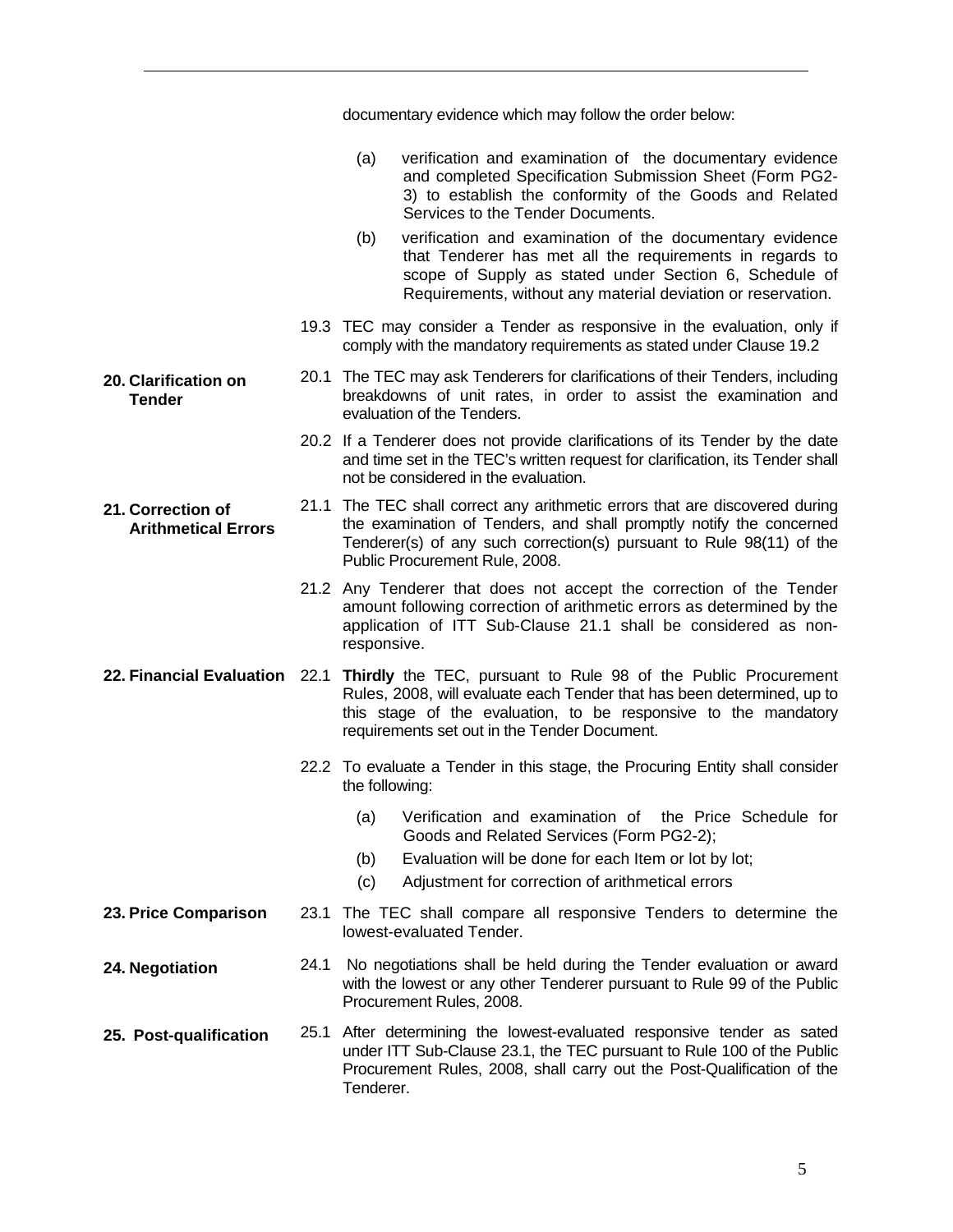# **F. Contract Award**

| 26. Notification of<br>Award                                 | 26.1 | Prior to the expiry of the Tender validity period and within seven (7)<br>working days of receipt of the approval of the award by the Approving<br>Authority, the Procuring Entity pursuant to Rule 102 of the Public<br>procurement Rules, 2008, shall issue the Notification of Award (NOA) to<br>the successful Tenderer                    |
|--------------------------------------------------------------|------|------------------------------------------------------------------------------------------------------------------------------------------------------------------------------------------------------------------------------------------------------------------------------------------------------------------------------------------------|
| 27. Performance<br><b>Security</b>                           | 27.1 | The amount of Performance Security shall be 10% (Ten) of the Contract<br>Price.                                                                                                                                                                                                                                                                |
|                                                              |      | 27.2 Within Seven (7) working days from the date of acceptance of the<br>Notification of Award (NOA) but not later than the date specified therein,<br>the successful Tenderer shall furnish the Performance Security.                                                                                                                         |
|                                                              |      | 27.3 The Performance Security shall be in the form of a Bank draft, pay order<br>or an irrevocable Bank Guarantee in the format (Form PG2-7), issued<br>by any scheduled bank of Bangladesh acceptable to the Procuring<br>Entity.                                                                                                             |
| 28. Validity of<br><b>Performance</b><br><b>Security</b>     |      | 28.1 The Performance Security shall be required to be valid until a date<br>twenty eight (28) days beyond the date of completion of the<br>Supplier's performance obligations under the Contract, including any<br>warranty obligations.                                                                                                       |
| 29. Authenticity of<br><b>Performance</b><br><b>Security</b> | 29.1 | The Procuring Entity shall verify the authenticity of the Performance<br>Security submitted by the successful Tenderer by sending a written<br>request to the branch of the bank issuing the Pay Order, Bank Draft<br>or irrevocable Bank Guarantee in specified format.                                                                       |
| <b>30. Contract Signing</b>                                  |      | 30.1 Within fourteen (14) working days of the issuance of Notification of<br>Award, the successful Tenderer and the Procuring Entity shall sign<br>the contract provided that the Performance Security submitted by the<br>Tenderer is found to be genuine.                                                                                    |
| 31. Right to Complain                                        | 31.1 | Any Tenderer has the right to complain if it has suffered or likely to suffer<br>loss or damage due to a failure of a duty imposed on the Procuring<br>Entity to fulfil its obligations in accordance with Section 29 of the Public<br>Procurement Act 2006 and pursuant to Part 12 of Chapter Three of the<br>Public Procurement Rules, 2008. |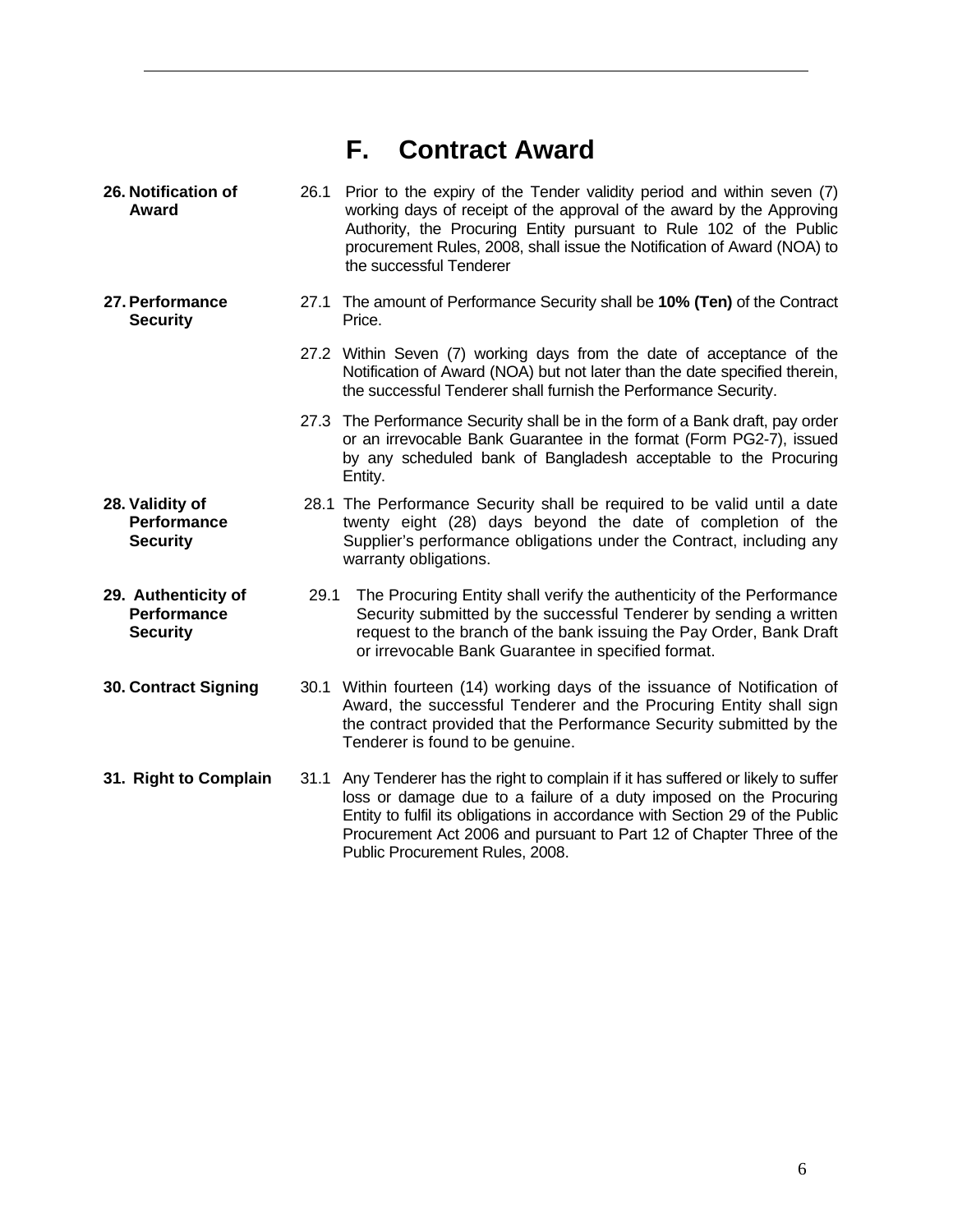# **Section 2. Tender Data Sheet**

 $\mathbf{r}$ 

| Instructions for completing the Tender Data Sheet are provided, as needed, in the notes in italics and<br>under lined mentioned for the relevant ITT clauses. |                                                                                                                                                                                                                                                                                                                                                                                                                |  |  |  |
|---------------------------------------------------------------------------------------------------------------------------------------------------------------|----------------------------------------------------------------------------------------------------------------------------------------------------------------------------------------------------------------------------------------------------------------------------------------------------------------------------------------------------------------------------------------------------------------|--|--|--|
| <b>ITT Clause</b>                                                                                                                                             | Amendments of, and Supplements to, Clauses in the Instruction to Tenderers                                                                                                                                                                                                                                                                                                                                     |  |  |  |
|                                                                                                                                                               | A. General                                                                                                                                                                                                                                                                                                                                                                                                     |  |  |  |
| <b>ITT 1.1</b>                                                                                                                                                | The Procuring Entity is: Janata Bank Limited, Diovision Office, Rajshahi represented<br>by General Manager.                                                                                                                                                                                                                                                                                                    |  |  |  |
|                                                                                                                                                               | The Name of the Tender is: Tender for procurement of 36(THIRTY SIX) UNITS OF<br>WORKSTATION COMPUTER FOR DO RAJSHAHI, AREA OFFICE BOGURA, FULDIGHI,<br>CHANDAIKONA, KUNDAGRAM, SAPTAPADI MKT, RANIRHAT, SHIBGONJ, SHERPUR,<br>TILOKPUR, JOYPURHAT, SONATOLA, PACHBIBI, GODARPARA, BCSIC, RDA, CHANDNI<br>BAZAR, CHANDANBAISA, KATNAR PARA, ADAMDIGHI BRANCHES JANATA BANK<br><b>LIMITED ON TURN KEY BASIS.</b> |  |  |  |
|                                                                                                                                                               | Tender Ref: JBLDORAJ/PD-30/LTM-06/WS/2022;Issued on: 19-06-2022                                                                                                                                                                                                                                                                                                                                                |  |  |  |
|                                                                                                                                                               | Lot No(s): 01(One): WORKSTATION COMPUTER                                                                                                                                                                                                                                                                                                                                                                       |  |  |  |
| <b>ITT 3.1</b>                                                                                                                                                | Enlisted Tenderers of the Category-1 of Janata Bank Limited is eligible to<br>participate in this Tender for Lot-1. Interested tenderers can also take part in<br>this tender as per Rule-64(3) of PPR-2008, in that case the Tenderer must<br>submit an application to collect Tender Document and thus take part in this<br>Tender process.                                                                  |  |  |  |
| <b>Tender Document</b><br>В.                                                                                                                                  |                                                                                                                                                                                                                                                                                                                                                                                                                |  |  |  |
| <b>ITT 4.1</b>                                                                                                                                                | For clarification of Tender purposes only, the Procuring Entity's address is:                                                                                                                                                                                                                                                                                                                                  |  |  |  |
|                                                                                                                                                               | Attention: General Manager                                                                                                                                                                                                                                                                                                                                                                                     |  |  |  |
|                                                                                                                                                               | Address: Janata Bank Limited, Division Office, Janata Bhaban, Bornalir More, Rajshahi                                                                                                                                                                                                                                                                                                                          |  |  |  |
|                                                                                                                                                               | Telephone: 775019-20, 772426                                                                                                                                                                                                                                                                                                                                                                                   |  |  |  |
|                                                                                                                                                               | Facsimile number: 774059                                                                                                                                                                                                                                                                                                                                                                                       |  |  |  |
|                                                                                                                                                               | Electronic mail address: rajshahi@janatabank-bd.com, jbl.it.raj@hotmail.com                                                                                                                                                                                                                                                                                                                                    |  |  |  |
| <b>Preparation of Tender</b><br>C.                                                                                                                            |                                                                                                                                                                                                                                                                                                                                                                                                                |  |  |  |
| <b>ITT 7.1</b>                                                                                                                                                | Tenders are being invited for 1(ONE) lot.                                                                                                                                                                                                                                                                                                                                                                      |  |  |  |
| <b>ITT 11.1</b>                                                                                                                                               | The Tender validity period shall be 60 (sixty) days.                                                                                                                                                                                                                                                                                                                                                           |  |  |  |
| <b>ITT 12.1</b>                                                                                                                                               | <b>Tender Security shall not be required</b>                                                                                                                                                                                                                                                                                                                                                                   |  |  |  |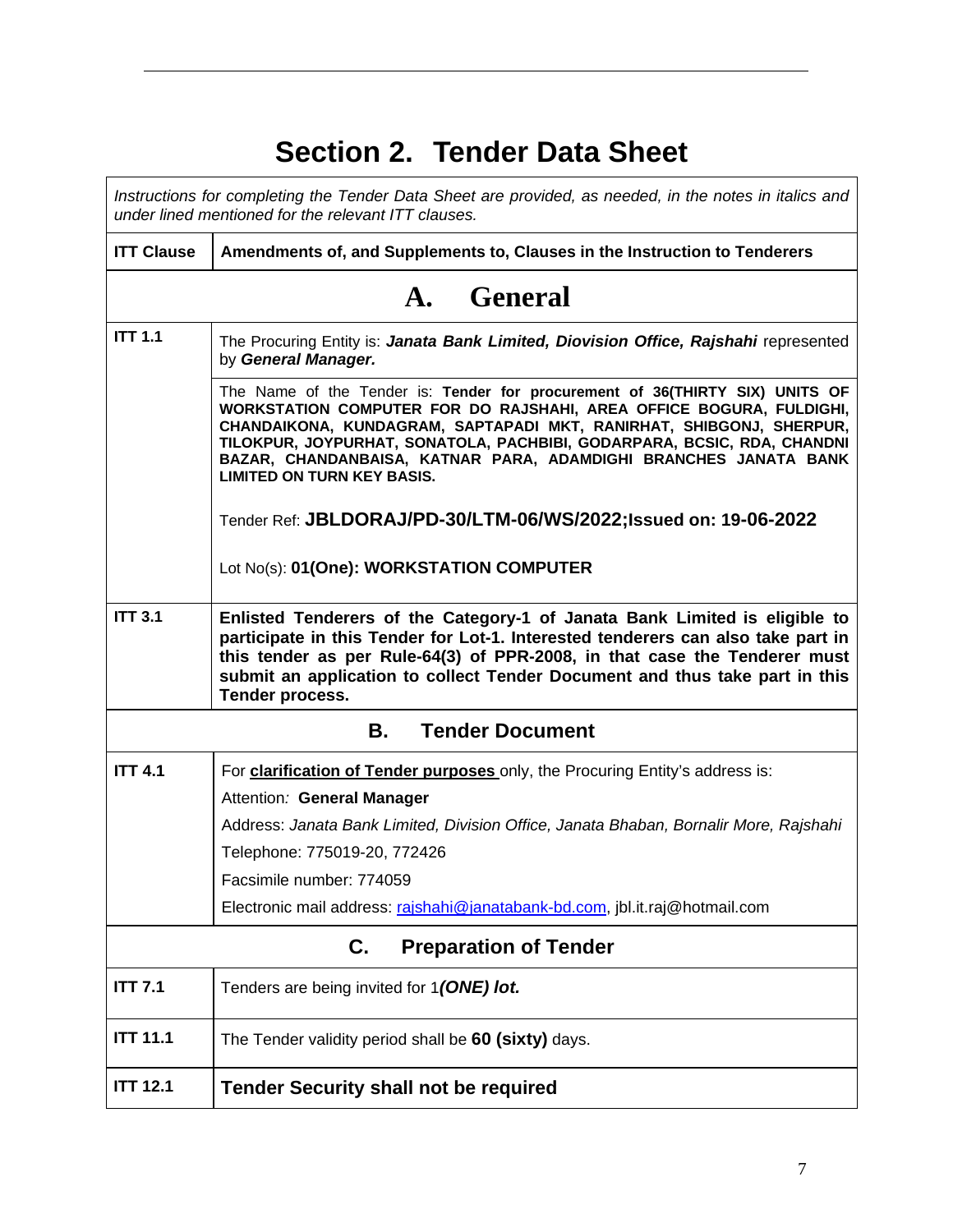|                 | <b>Submission of Tender</b><br>D.                                       |
|-----------------|-------------------------------------------------------------------------|
| <b>ITT 15.1</b> | For Tender submission purposes only, the Procuring Entity's address is: |
|                 | Attention: General Manager                                              |
|                 | Janata Bank Limited, Division Office                                    |
|                 | Address: Janata Bank Bhaban, Bornalir More, Rajshahi-6000.              |
|                 | The deadline for submission of Tenders is 04.00 PM on 03-07-2022.       |
|                 | Е.<br><b>Opening and Evaluation of Tenders</b>                          |
| <b>ITT 16.1</b> | The Tender opening shall take place at:                                 |
|                 | Address: Janata Bank Limited, Division Office, Bornalir More, Rajshahi. |
|                 | Date & Time: 03-07-2022 on 04.15 PM                                     |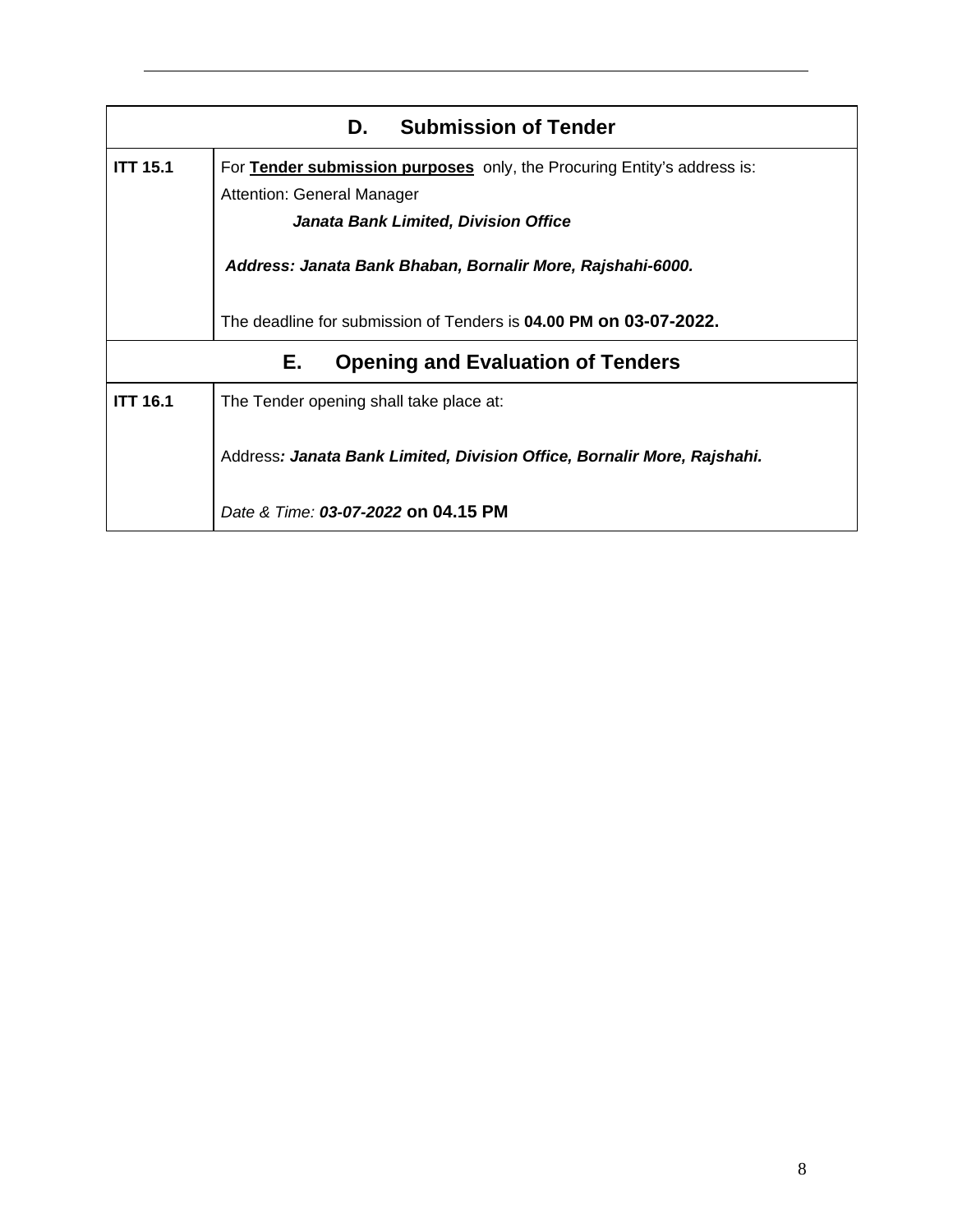# **Section 3. General Conditions of Contract**

- 
- **1. Definitions** 1.1 The following words and expressions shall have the meaning hereby assigned to them. Boldface type is used to identify the defined term:
	- (a) **Completion Schedule** means the fulfilment of the Related Services by the Supplier in accordance with the terms and conditions set forth in the Contract;
	- (b) **Contract Agreement** means the Agreement entered into between the Procuring Entity and the Supplier, together with the Contract Documents referred to therein, including all attachments, appendices, and all documents incorporated by reference therein;
	- (c) **Contract Documents** means the documents listed in the Contract Agreement, including any amendments thereto;
	- (d) **Contract Price** means the price stated in the Notification of Award and thereafter as adjusted in accordance with the provisions of the Contract; ;
	- (e) **Day** means calendar days unless otherwise specified as working days;
	- (f) **Delivery** means the transfer of ownership of the Goods from the Supplier to the Procuring Entity in accordance with the terms and conditions set forth in the Contract;
	- (g) **Goods** means raw materials, products and equipment and objects in solid, liquid or gaseous form, electricity, and related Services if the value of such Services does not exceed that of the Goods themselves ;
	- (h) **Government** means the Government of the People's Republic of Bangladesh;
	- (i) **Procuring Entity** means a Entity having administrative and financial powers to undertake Procurement of Goods, Works or Services using public funds;
	- (j) **Related Services** means Services linked to the supply of Goods contracts;
	- (k) **Supplier** means a Person under contract with a Procuring Entity for the supply of Goods and related Services under the Act;
	- (l) **Writing** means communication written by hand or machine duly signed and includes properly authenticated messages by facsimile or electronic mail.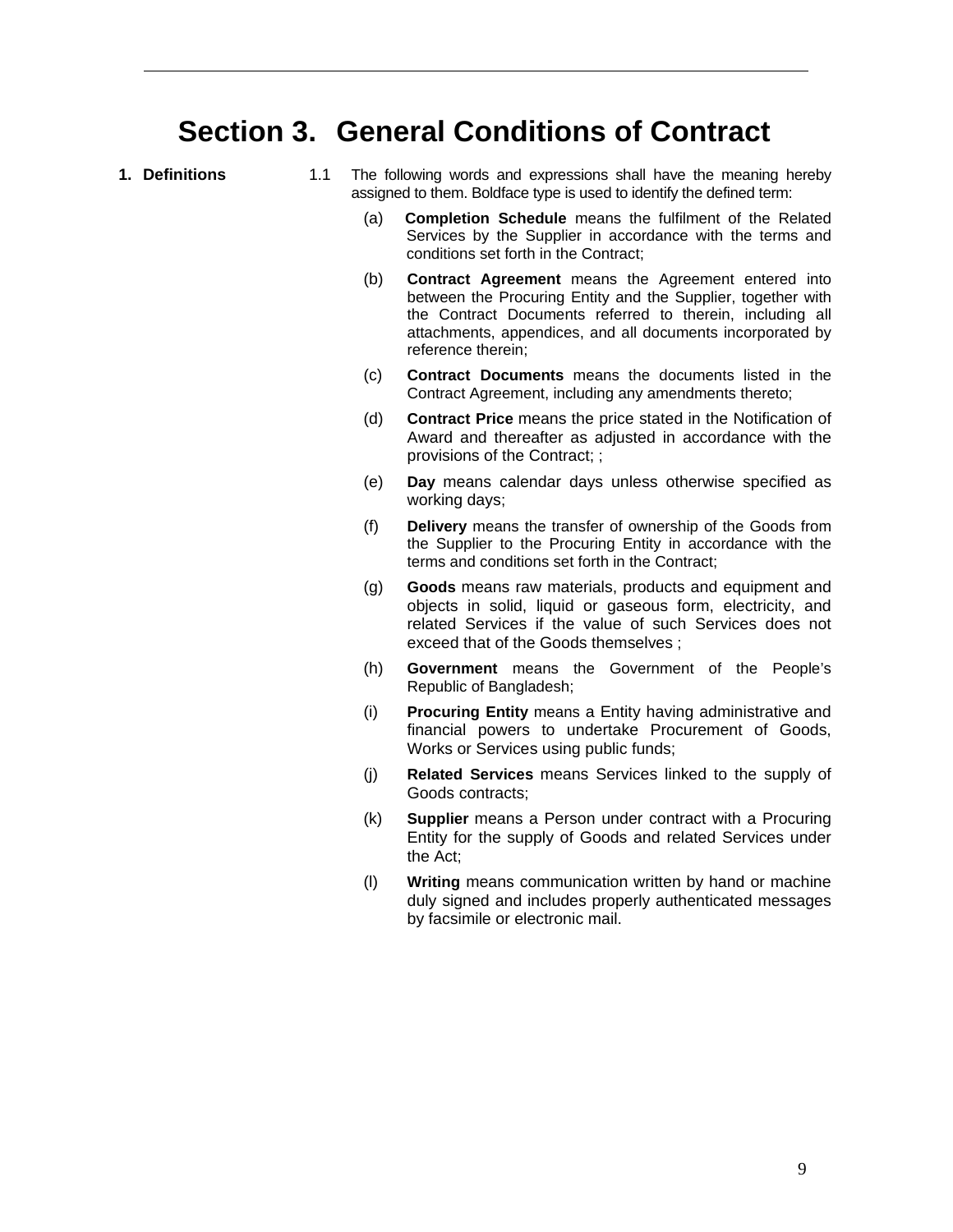|    | 2. Corrupt,<br>Fraudulent,<br><b>Collusive or</b> | 2.1 | The Government requires that Procuring Entities, as well as<br>Tenderers and Suppliers shall, during the Procurement proceedings<br>and the execution of Contracts under public funds, ensure-                                                                           |
|----|---------------------------------------------------|-----|--------------------------------------------------------------------------------------------------------------------------------------------------------------------------------------------------------------------------------------------------------------------------|
|    | <b>Coercive Practices</b>                         |     | strict compliance with the provisions of Section 64 of the<br>(a)<br>Public Procurement Act 2006 (Act 24 of 2006);                                                                                                                                                       |
|    |                                                   |     | abiding by the code of ethics as mentioned in the Rule127<br>(b)<br>of the Public Procurement Rules, 2008;                                                                                                                                                               |
|    |                                                   |     | that neither it's any officer nor any staff or any other agents<br>(c)<br>or intermediaries working on its behalf engages in any<br>practice as detailed in the Rule 127.                                                                                                |
|    |                                                   | 2.2 | If corrupt, fraudulent, collusive or coercive practices of any kind<br>determined by the Procuring Entity against any Tenderer alleged to<br>have carried out such practices, the Procuring Entity shall -                                                               |
|    |                                                   |     | (a)<br>exclude the concerned Tenderer from further participation<br>in the particular Procurement proceeding; or                                                                                                                                                         |
|    |                                                   |     | (b)<br>reject any recommendation for award that had been<br>proposed for that concerned Tenderer or;                                                                                                                                                                     |
|    |                                                   |     | declare, at its discretion, the concerned Tenderer to be<br>(c)<br>ineligible to participate in further Procurement proceedings,<br>either indefinitely or for a specific period of time.                                                                                |
|    | 3. Documents<br><b>Forming the</b>                | 3.1 | The following documents forming the Contract shall be in the<br>following order of precedence, namely :                                                                                                                                                                  |
|    | Contract & the<br>order of                        |     | (a)<br>the signed Contract Agreement;                                                                                                                                                                                                                                    |
|    | precedence                                        |     | the Notification of Award;<br>(b)                                                                                                                                                                                                                                        |
|    |                                                   |     | The Tender and the appendices to the Tender;<br>(c)                                                                                                                                                                                                                      |
|    |                                                   |     | (d)<br><b>Particular Conditions of Contract;</b>                                                                                                                                                                                                                         |
|    |                                                   |     | <b>General Conditions of Contract;</b><br>(e)                                                                                                                                                                                                                            |
|    |                                                   |     | (f)<br><b>Technical Specifications;</b>                                                                                                                                                                                                                                  |
|    |                                                   |     | Priced Schedule and schedule of requirements and;<br>(g)                                                                                                                                                                                                                 |
|    |                                                   |     | (h) Other Documents as appropriate.                                                                                                                                                                                                                                      |
|    | 4. Assignment of<br><b>Rights</b>                 | 4.1 | The Supplier shall not assign his rights or obligations under the<br>Contract, in whole or in part.                                                                                                                                                                      |
| 5. | Supplier's<br><b>Responsibilities</b>             | 5.1 | Delivery of the Goods and completion of the Related Services shall be<br>in accordance with the Delivery and Completion Schedule specified in<br>the Section 6: Schedule of Requirements. The documents to be<br>furnished by the Supplier shall be specified in the PCC |
|    | 6. Procuring Entity's<br><b>Responsibilities</b>  | 6.1 | The Procuring Entity shall pay the Supplier, in consideration of the<br>provision of Goods and Related Services, the Contract Price under<br>the provisions of the Contract at the times and manner prescribed in<br>the Contract Agreement.                             |
|    | 7. Acceptance                                     | 7.1 | Acceptance by the Procuring Entity shall be completed in the form of<br>an Acceptance Certificate, unless any defects in the supply, any<br>damage during transportation or any failure to meet the required                                                             |

10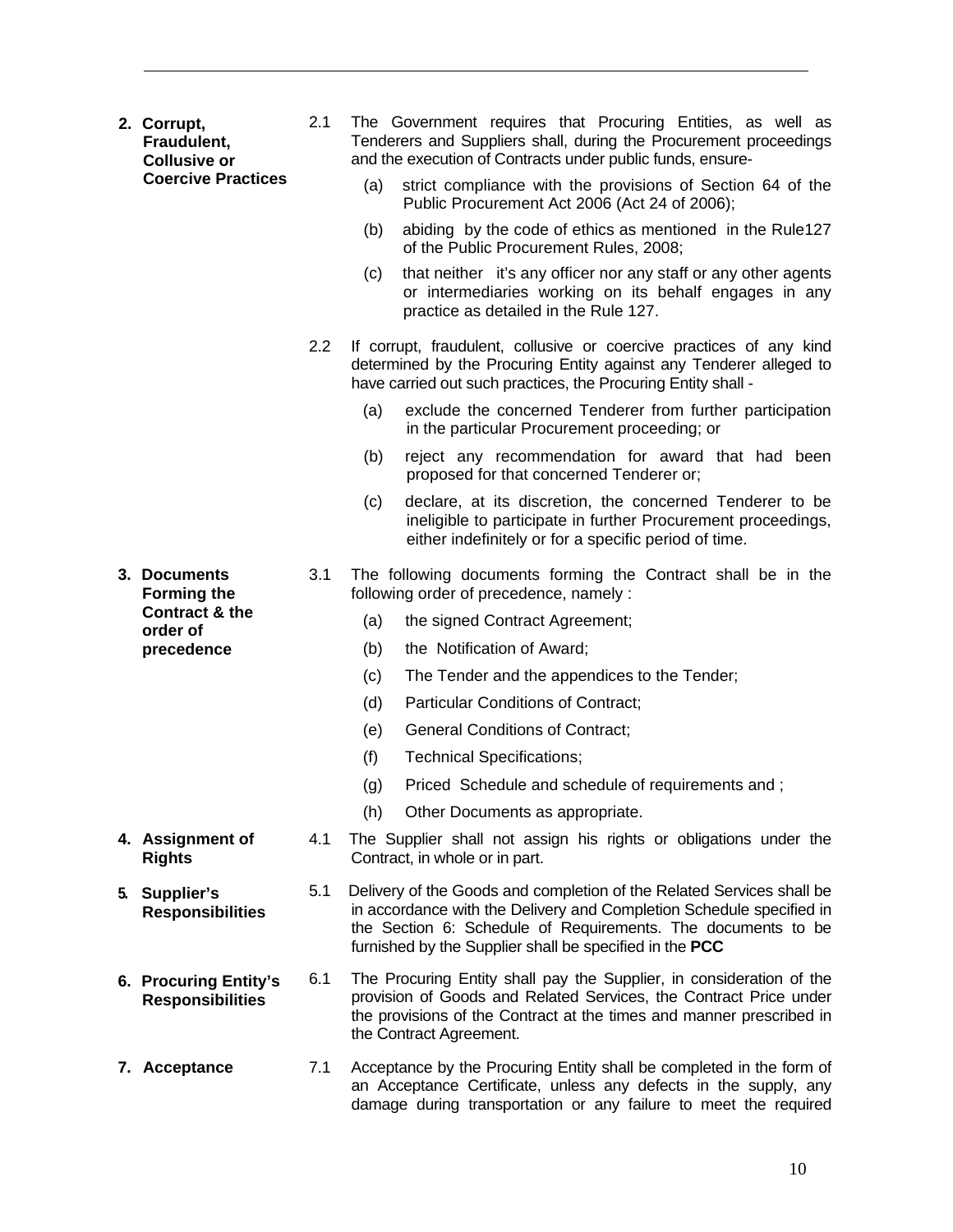performance criteria of the supply.

|                                                            | 7.2 | The appropriate Technical Inspection and Acceptance Committee of<br>the Procuring Entity must commence the inspection and acceptance<br>process within twenty-four(24) hours from delivery of the goods, and<br>shall complete the same as soon as practicable.                                                                                                                                                                                                                                                                                                                               |
|------------------------------------------------------------|-----|-----------------------------------------------------------------------------------------------------------------------------------------------------------------------------------------------------------------------------------------------------------------------------------------------------------------------------------------------------------------------------------------------------------------------------------------------------------------------------------------------------------------------------------------------------------------------------------------------|
| 8. Contract Price                                          | 8.1 | The Contract Price shall be specified in the PCC                                                                                                                                                                                                                                                                                                                                                                                                                                                                                                                                              |
| 9. Transportation                                          | 9.1 | The Supplier is required under the Contract to transport the Goods<br>to a specified place of destination as specified in Section 6:<br>Schedule of Requirements.                                                                                                                                                                                                                                                                                                                                                                                                                             |
| 10. Terms of Payment                                       |     | 10.1 The method and conditions of payment to be made to the Supplier<br>under this Contract shall be as follows:                                                                                                                                                                                                                                                                                                                                                                                                                                                                              |
|                                                            |     | On Delivery and Acceptance: 100% percent of the Contract Price<br>of the Goods delivered shall be paid after submission of documents<br>specified in GCC Clause 5, supported by the Acceptance Certificate<br>issued by the Procuring Entity as per GCC Clause 7                                                                                                                                                                                                                                                                                                                              |
| 11. Performance<br><b>Security</b>                         |     | 11.1 The proceeds of the Performance Security shall be payable to the<br>Procuring Entity as compensation for any loss resulting from the<br>Supplier's failure to complete its obligations under the Contract.                                                                                                                                                                                                                                                                                                                                                                               |
|                                                            |     | 11.2 The Performance Security shall be discharged by the Procuring<br>Entity and returned to the Supplier not later than Thirty (30) days<br>following the date of Completion of the Supplier's performance<br>obligations under the Contract, including any warranty obligations<br>as stated under GCC Clause 13, provided that there are no claims<br>field against the supplier.                                                                                                                                                                                                          |
|                                                            |     | 12. Inspections & Tests 12.1 The Procuring Entity shall have the right to test the Goods to<br>confirm their conformity to the Contract specifications. The supplier<br>shall at its own expense and at no cost to the Procuring Entity,<br>carry out all such tests of the Goods and related services as are<br>specified in the Contract.                                                                                                                                                                                                                                                   |
| 13. Warranty                                               |     | 13.1 A warranty shall be required from the Supplier for a minimum<br>period as may be specified in the PCC.                                                                                                                                                                                                                                                                                                                                                                                                                                                                                   |
| 14. Delays in Delivery<br>and Extensions of<br><b>Time</b> |     | 14.1 The Supplier must deliver the Goods or perform the services<br>procured within the period prescribed by the Procuring Entity, as<br>specified in the Contract.                                                                                                                                                                                                                                                                                                                                                                                                                           |
|                                                            |     | 14.2 The Procuring may extend original contract time, the extension<br>shall be ratified by the Parties by amendment of the Contract as<br>stated under GCC Clause 17.                                                                                                                                                                                                                                                                                                                                                                                                                        |
| 15. Liquidated<br><b>Damages</b>                           |     | 15.1 Subject to the grant of time extensions by Procuring Entity, if the<br>Supplier fails to deliver any or all of the Goods by the Date(s) of<br>delivery and/or perform the Related Services within the period<br>specified in the Contract, the Procuring Entity shall, without prejudice<br>to all its other remedies under the Contract, deduct from the Contract<br>Price, as liquidated damages, a sum equivalent to the 0.5 percent of<br>the Contract Price of the delayed Goods or unperformed Related<br>Services for each week or part thereof of delay until actual delivery or |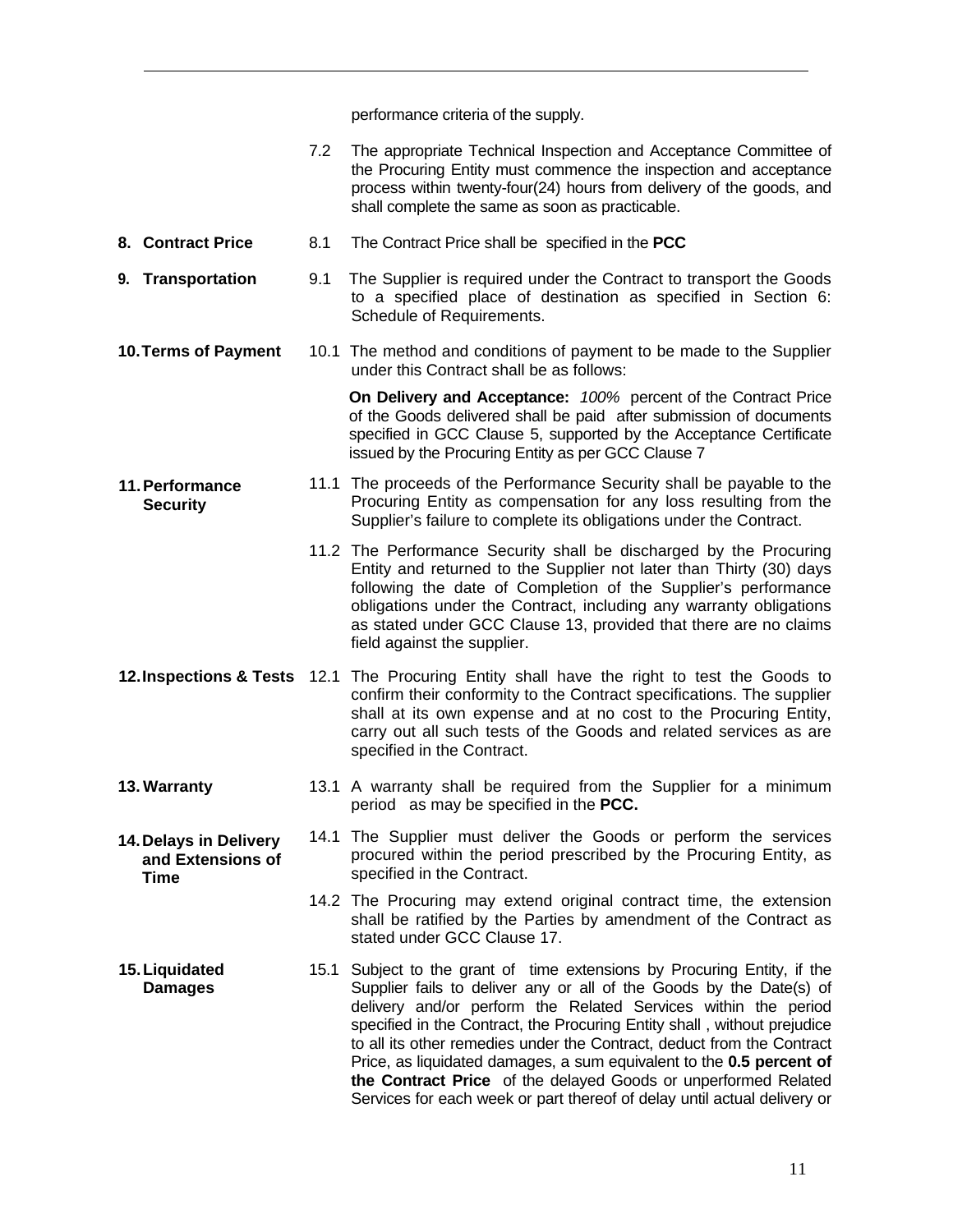|                                              |      | performance, up to a maximum deduction (10% of the Total<br><b>Contract Price)</b> . Once the maximum is reached, the Procuring Entity<br>may terminate the Contract as stated under GCC Clause 16.                                        |
|----------------------------------------------|------|--------------------------------------------------------------------------------------------------------------------------------------------------------------------------------------------------------------------------------------------|
| <b>16. Termination for</b><br><b>Default</b> | 16.1 | The Procuring Entity shall terminate this Contract for default when<br>any of the following conditions attends its implementation:                                                                                                         |
|                                              |      | The Supplier fails to perform any other obligation under the<br>(a)<br>Contract:                                                                                                                                                           |
|                                              |      | If the Supplier, in the judgment of the Procuring Entity has<br>(b)<br>engaged in corrupt, fraudulent, collusive or coercive<br>practices, as stated under GCC Clause 2, in competing for<br>or in executing the Contract;                 |
|                                              |      | When deductible amount due to liquidated damage reaches<br>(c)<br>its maximum as stated under GCC Clause 15.                                                                                                                               |
|                                              |      | 16.2 Termination of a contract for default is without prejudice to other<br>remedies available to the Procuring Entity for breach of contract,<br>such as payment of liquidated damages and other, if there are<br>grounds for the latter. |
| 17. Contract<br><b>Amendment</b>             |      | 17.1 Subject to applicable laws, no variation in or modification of the<br>terms of this Contract shall be made except by written amendment<br>signed by the parties.                                                                      |
|                                              |      | 17.2 The Procuring Entity, in accordance with their Delegation of<br>Financial Powers, may amend the Contract to reflect the changes<br>introduced to the Original terms and Conditions of the Contract.                                   |
| 18. Settlement of<br><b>Disputes</b>         |      | 18.1 Amicable Settlement:<br>The Procuring Entity and the Supplier shall use their best efforts to<br>settle amicably all disputes arising out of or in connection with this<br>Contract or its interpretation.                            |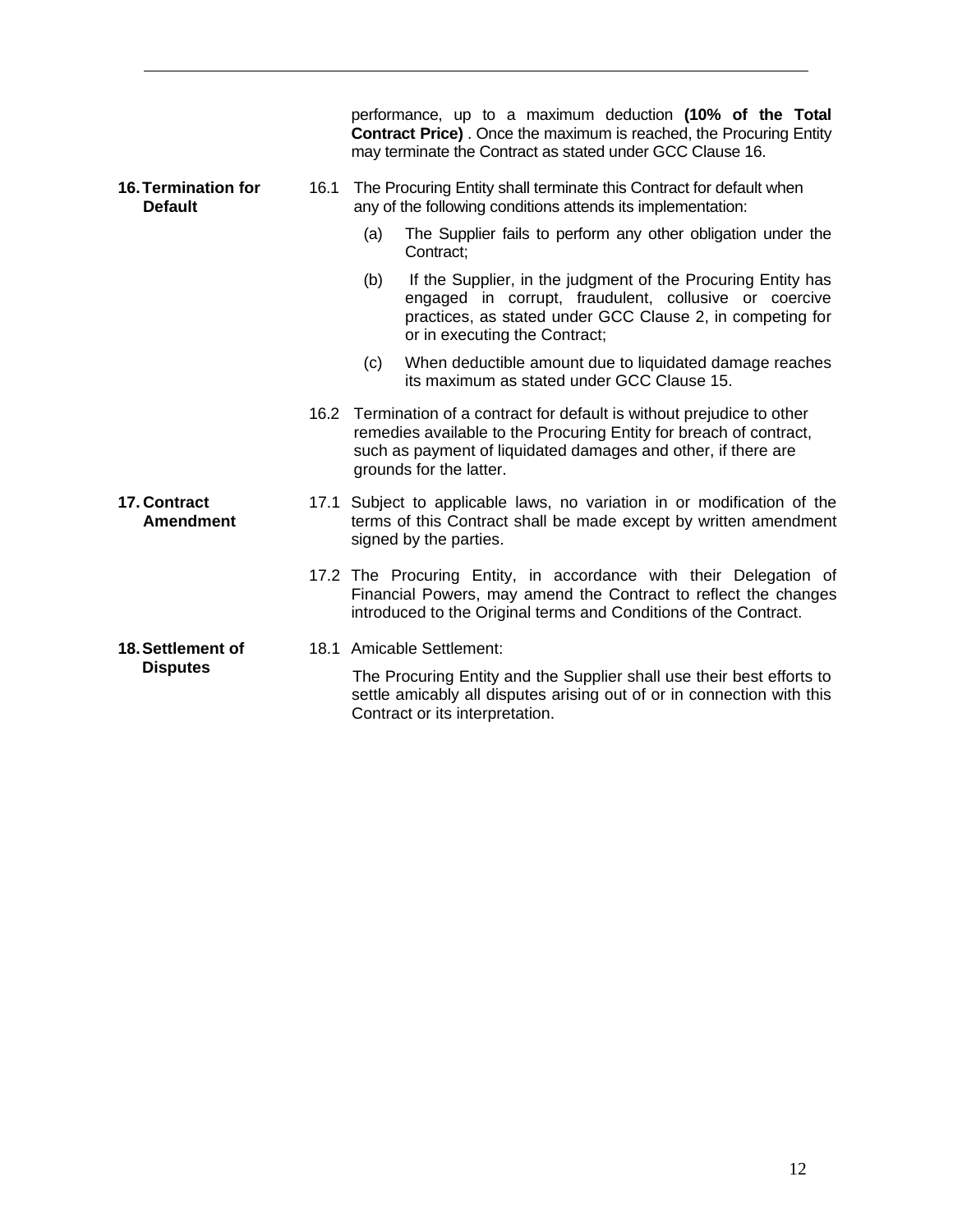# **Section 4. Particular Conditions of Contract**

*Instructions for completing the Particular Conditions of Contract are provided, as needed, in the notes in italics mentioned for the relevant GCC clauses.*

| <b>GCC Clause</b> | Amendments of, and Supplements to, Clauses in the General Conditions of<br><b>Contract</b>                                                                      |
|-------------------|-----------------------------------------------------------------------------------------------------------------------------------------------------------------|
| GCC 5.1           | The documents to be furnished by the Supplier as follows:                                                                                                       |
|                   | a. Copies of Supplier's invoice showing goods' description, quantity, unit<br>price, total amount;                                                              |
|                   | b. Supplier's warranty certificate (if any);                                                                                                                    |
|                   |                                                                                                                                                                 |
| GCC 8.1           | The Contract price is: [ Tenderer are requested to insert their offered<br>contract Price]                                                                      |
| <b>GCC 11</b>     | The amount of Performance Security shall be ten [10%] percent of the<br><b>Contract Price.</b>                                                                  |
| GCC 13.1          | The period of validity of the Warranty shall be: LOT-1: 3(THREE) year's full<br>warranty of the offered goods and Replacement time maximum<br>15(Fifteen) days. |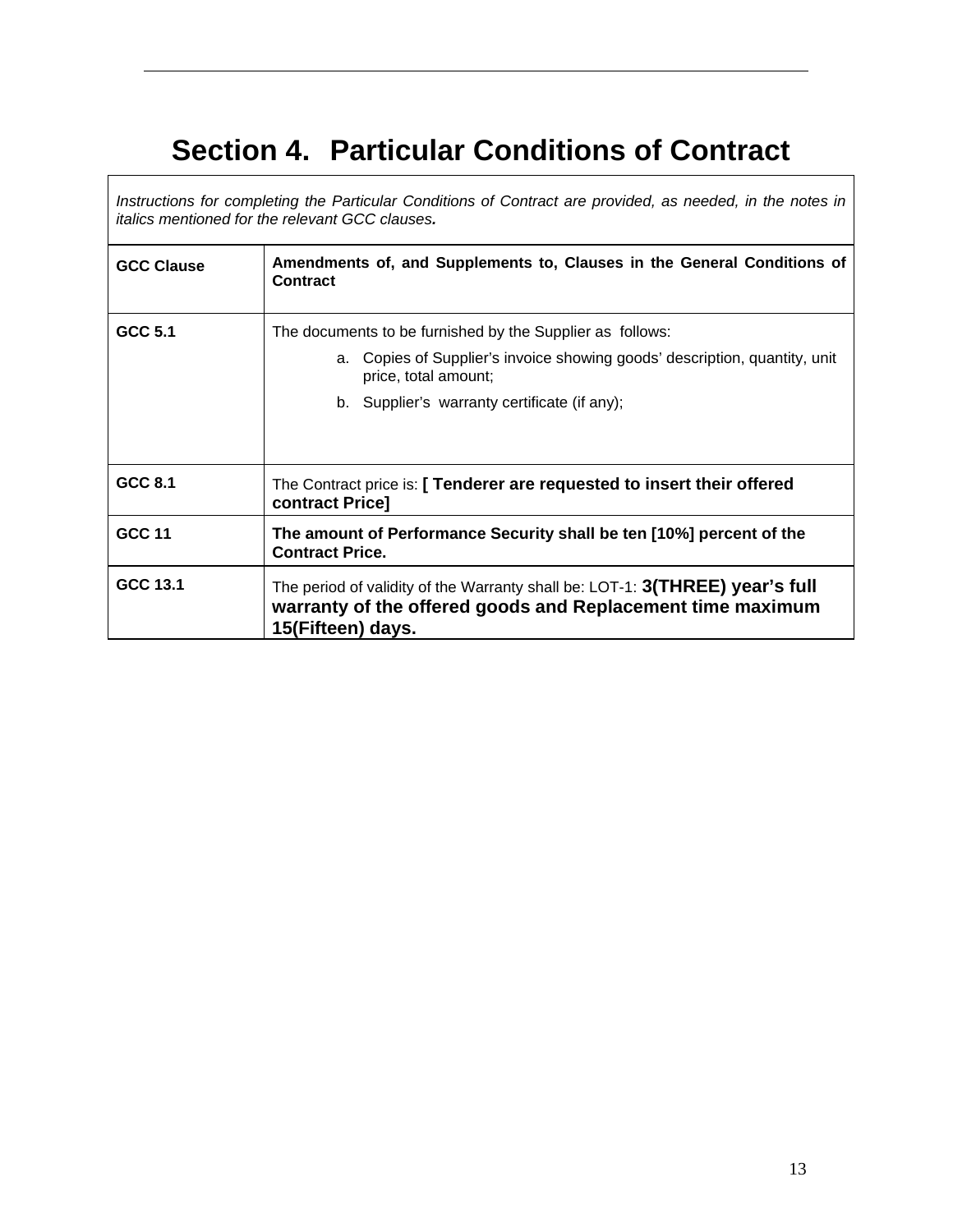# **Section 5. Tender Forms & Contract Forms**

#### **Form Title**

#### **Tender Forms**

PG2 – 1 Tender Submission Letter PG2 – 2 Price Schedule for Goods & Related Services PG2 – 3 Specifications Submission and Compliance Sheet

Forms PG2-1 to PG2-4 comprises part of the Tender and should be completed as stated in ITT Clause 6.

#### **Contract Forms**

- PG2 5 Notification of Award
- PG2-6 Contract Agreement
- PG2 7 Bank Guarantee for Performance Security

Forms PG2-5 to PG2-7 comprises part of the Contract.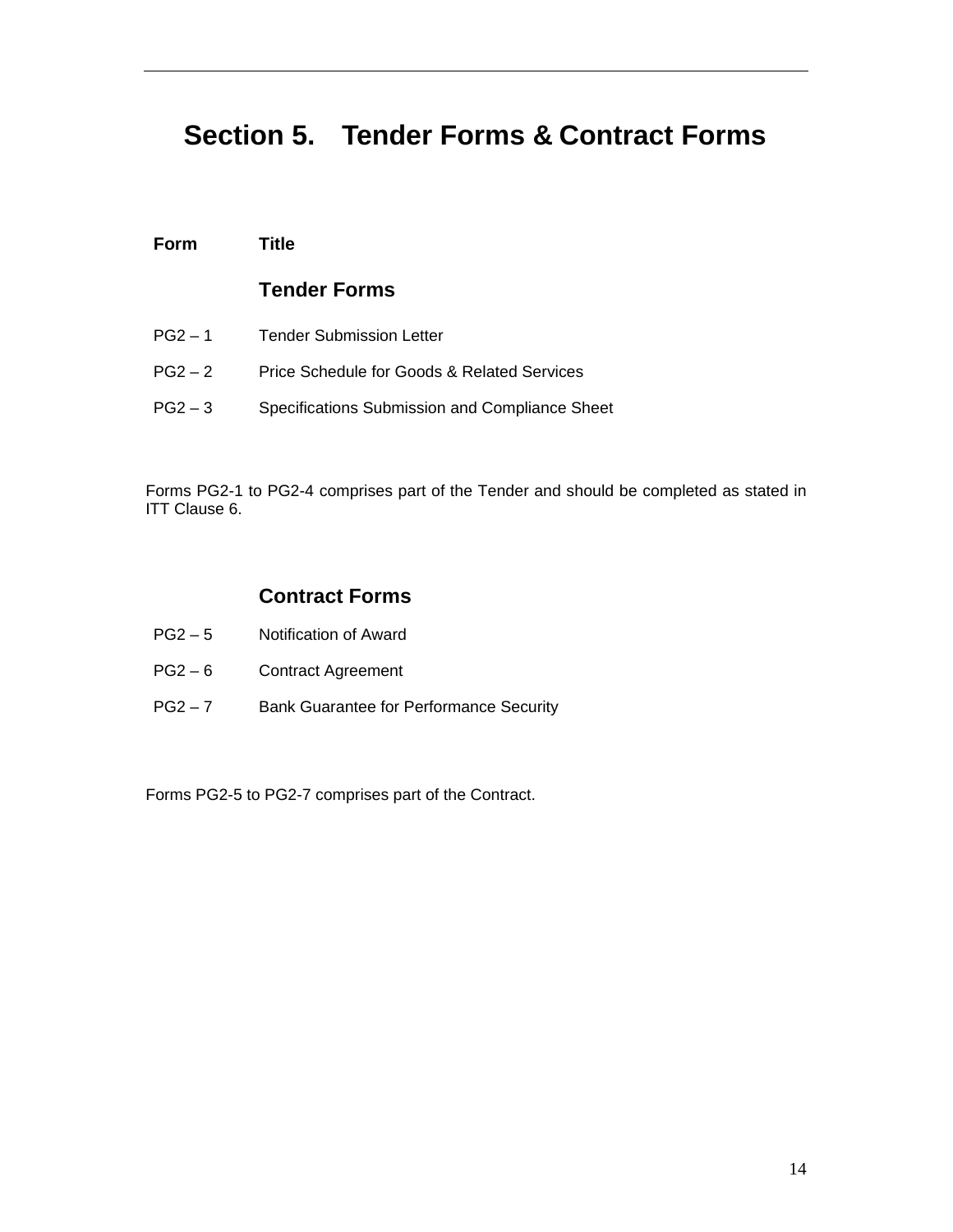### **Tender Submission Letter (Form PG2 – 1)**

 *[This letter shall be completed and signed by the Authorized Signatory preferably on the Letter-Head pad of the Tenderer].* 

To: Date :

*General Manager* 

*Janata Bank Limited* 

*Divisional Office* 

*Rajshahi-6000.* 

Invitation for Tender No: **JBLDORAJ/PD-30/LTM-06/WS/2022; Issued on: 19-06- 2022** 

In accordance with ITT Clauses 7, the following prices apply to our Tender:

| l The Tender Price is: | Taka [state amount in figures]  |  |
|------------------------|---------------------------------|--|
| (ITT Clause 7)         | and Taka[state amount in words] |  |

In signing this letter, and in submitting our Tender, we also confirm that:

- a) our Tender shall be valid for the period stated in the Tender Document (ITT Sub-Clause 11.1) and it shall remain binding upon us and may be accepted at any time before the expiration of that period;
- b) a Tender Security is attached in the form of a *[pay order / bank draft / bank guarantee]* in the amount stated in the Tender Document (ITT Clause 12) and valid for a period of 28 days beyond the Tender validity date;
- c) We, declare that we are eligible to participate in this Tender and meet the eligibility criteria specified in the Tender Document (ITT Clause 3);
- d) furthermore, we are aware of ITT Clause 2.2 concerning such practices and pledge not to indulge in such practices in competing for or in executing the Contract;
- e) We understand that your written Notification of Award shall become a binding Contract between us, until a formal Contract is prepared and executed.

| Signature:          | <i><b>[insert signature of authorized representative</b></i><br>of the Tenderer] |
|---------------------|----------------------------------------------------------------------------------|
| Name:               | [insert full name of signatory with National ID]                                 |
| In the capacity of: | [insert designation of signatory]                                                |
|                     |                                                                                  |

Duly authorized to sign the Tender for and on behalf of the Tenderer

**Attachment 1**: Written confirmation authorizing the above signatory (i.es) to commit the **Tenderer**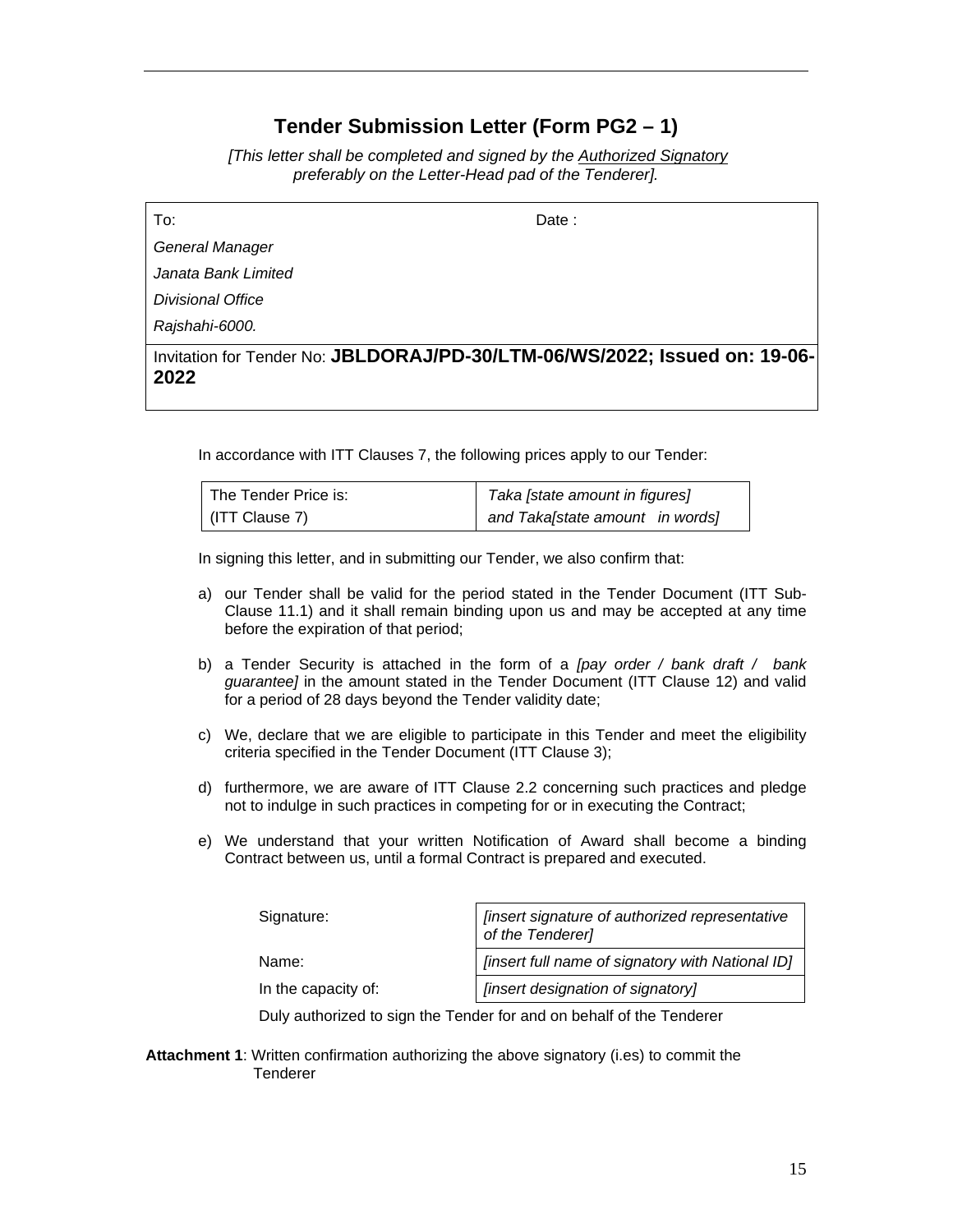## **Price Schedule for Goods & Related Services (Form PG2-2)**

| Invitation for Tender No: | JBLDORAJ/PD-30/LTM-06/WS/2022;<br>' Issued on: 19-06-2022 | Date:            |                                                      |
|---------------------------|-----------------------------------------------------------|------------------|------------------------------------------------------|
| Tender Lot No:            |                                                           | Lot Description: | <b>Tenter description as specified in Section 61</b> |

#### **A: PRICE OF GOODS (Including Spare Parts, Related Services if any) AND DELIVERY SCHEDULE**

| Item<br>No. | Description<br>Of Item | Unit of<br>Measurement | Quantity | Unit price | Total price<br>(col. $4 \times 5$ ) | Point of Delivery<br>as per Schedule<br>of Requirement | <b>Delivery Period</b><br>Offered as per<br>Schedule of<br>Requirement |
|-------------|------------------------|------------------------|----------|------------|-------------------------------------|--------------------------------------------------------|------------------------------------------------------------------------|
|             |                        |                        |          | (Note1)    |                                     | (Note2)                                                |                                                                        |
|             |                        |                        |          |            |                                     |                                                        |                                                                        |

Note 1: Price shall include all customs duties, VAT and other taxes already paid or payable if Contract is awarded and Shall be delivered price in final destination or at point of delivery.

Note 2: The Tenderer will complete these columns as appropriate following the details specified in Section 6: Schedule of Requirements

| Signature:                                                           | [insert signature of authorized representative<br>of the Tenderer] |  |
|----------------------------------------------------------------------|--------------------------------------------------------------------|--|
| Name:                                                                | [insert full name of signatory with National ID]                   |  |
| [insert designation of signatory]<br>In the capacity of:             |                                                                    |  |
| Duly authorized to sign the Tender for and on behalf of the Tenderer |                                                                    |  |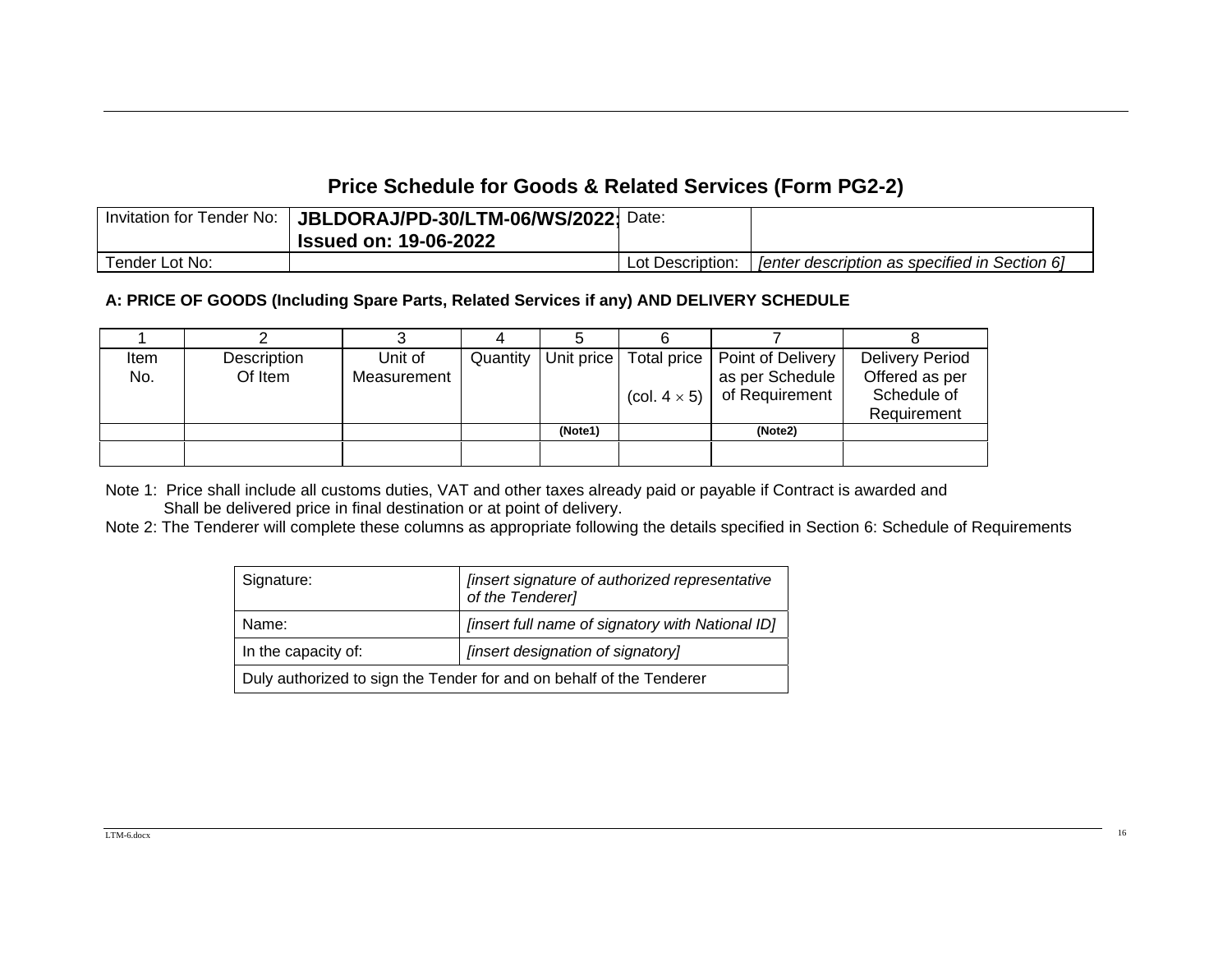## **Specifications Submission and Compliance Sheet (Form PG2-3)**

Invitation for Tender No: **JBLDORAJ/PD-30/LTM-06/WS/2022; Issued on: 19 06-2022**  Date:

Tender Lot No: Lot

Description: *as specified in [enter description Section 6]* 

| Item<br>No. | Name of Goods<br>or Related Service | Country<br>οf<br>Origin | Make and<br>Model (when<br>applicable) | <b>Full Technical Specifications and</b><br><b>Standards</b> |
|-------------|-------------------------------------|-------------------------|----------------------------------------|--------------------------------------------------------------|
|             |                                     | 3                       | 4                                      | 5                                                            |
|             | <b>FOR GOODS</b>                    |                         |                                        | Note 1                                                       |
|             |                                     |                         |                                        |                                                              |
|             |                                     |                         |                                        |                                                              |

| Signature:                                                           | [insert signature of authorized representative<br>of the Tenderer] |  |
|----------------------------------------------------------------------|--------------------------------------------------------------------|--|
| Name:                                                                | [insert full name of signatory with National ID]                   |  |
| In the capacity of:                                                  | [insert designation of signatory]                                  |  |
| Duly authorized to sign the Tender for and on behalf of the Tenderer |                                                                    |  |

Note 1*: [The Tenderer should complete all the columns as required]*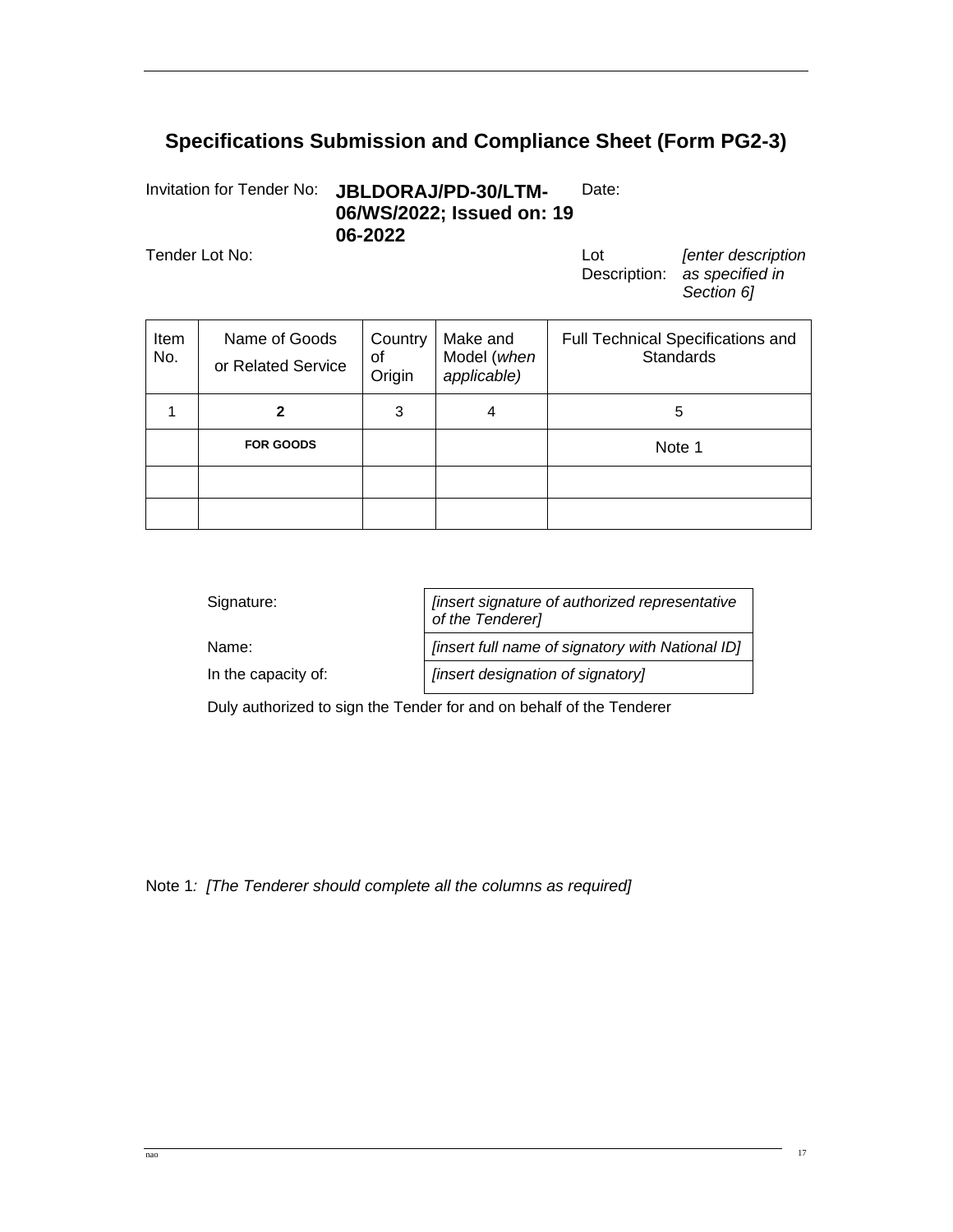## **Notification of Award (Form PG2 - 5)**

Contract No: Date: To:

*[Name of Contractor]* 

This is to notify you that your Tender dated *[insert date]* for the supply of Goods and related Services for *[name of contract]* for the Contract Price of Tk *[state amount in figures and in words]* as corrected and modified in accordance with the Instructions to Tenderers, has been approved by *[name of Procuring Entity].* 

You are thus requested to take following actions:

- i. accept in writing the Notification of Award within **Three (3) working days** of its issuance pursuant to ITT Sub-Clause 26.1
- ii. furnish a Performance Security in the specified format and in the amount of Tk *[state amount in figures and words] ,*within **Five (5) working days** of acceptance of this Notification of Award but not later than *(specify date),* in accordance with ITT Clause 27
- iii. sign the Contract within Seven **(7) working days** of issuance of this Notification of Award but not later than *(specify date),* in accordance with ITT Clause 30.

You may proceed with the execution of the supply of Goods and related Services only upon completion of the above tasks. You may also please note that this Notification of Award shall constitute the formation of this Contract, which shall become binding upon you.

We attach the draft Contract and all other documents for your perusal and signature.

**Signed** 

Duly authorized to sign for and on behalf of *[name of Procuring Entity]*

Date: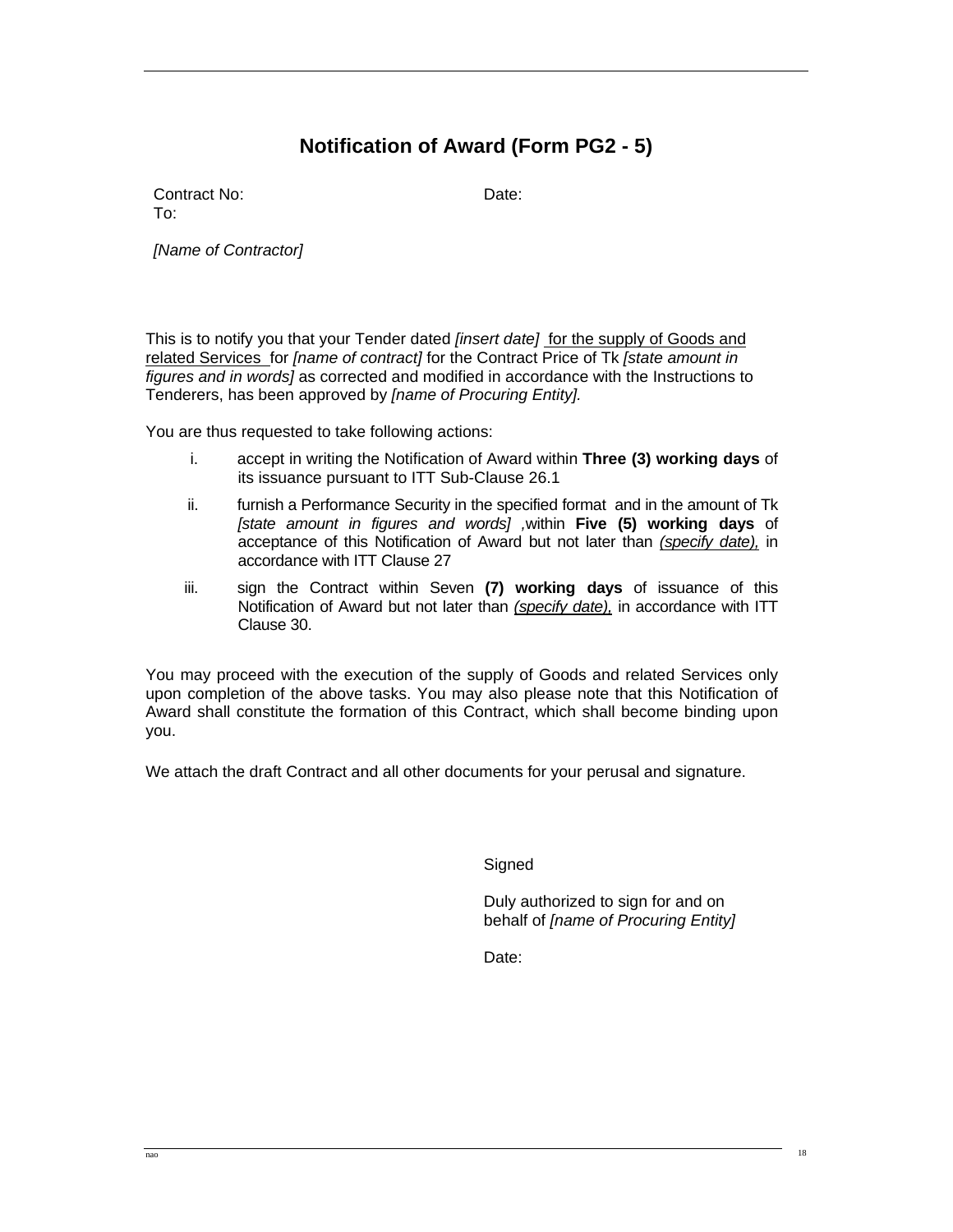## **Contract Agreement (Form PG2 - 6)**

THIS AGREEMENT made the *[day]* day of *[month] [year]* between *[name and address of Procuring Entity]* (hereinafter called "the Procuring Entity") of the one part and *[name and address of Supplier]* (hereinafter called "the Supplier") of the other part:

WHEREAS the Procuring Entity invited Tenders for certain goods and related services, viz, *[brief description of goods and related services]* and has accepted a Tender by the Supplier for the supply of those goods and related services in the sum of Taka *[Contract Price in figures and in words]* (hereinafter called "the Contract Price").

NOW THIS AGREEMENT WITNESSETH AS FOLLOWS:

- 1. In this Agreement words and expressions shall have the same meanings as are respectively assigned to them in the General Conditions of Contract hereafter referred to.
- 2. The following documents forming the Contract shall be in the following order of precedence, namely :
	- (a) the signed Form of Contract Agreement;
	- (b) the Notification of Award
	- (c) The Tender and the appendices to the Tender
	- (d) Conditions of Contract;
	- (e) Technical Specifications;
	- (f) Price Schedules and Schedule of Requirements and;
	- (g) other document, if any
- 3. In consideration of the payments to be made by the Procuring Entity to the Supplier as hereinafter mentioned, the Supplier hereby covenants with the Procuring Entity to provide the goods and related services and to remedy any defects therein in conformity in all respects with the provisions of the Contract.
- 4. The Procuring Entity hereby covenants to pay the Supplier in consideration of the provision of the goods and related services and the remedying of defects therein, the Contract Price or such other sum as may become payable under the provisions of the Contract at the times and in the manner prescribed by the Contract.

IN WITNESS whereof the parties hereto have caused this Agreement to be executed in accordance with the laws of Bangladesh on the day, month and year first written above.

#### **For the Procuring Entity: For the Supplier:**

**Signature** 

Print Name

**Title** 

In the presence of Name **Address**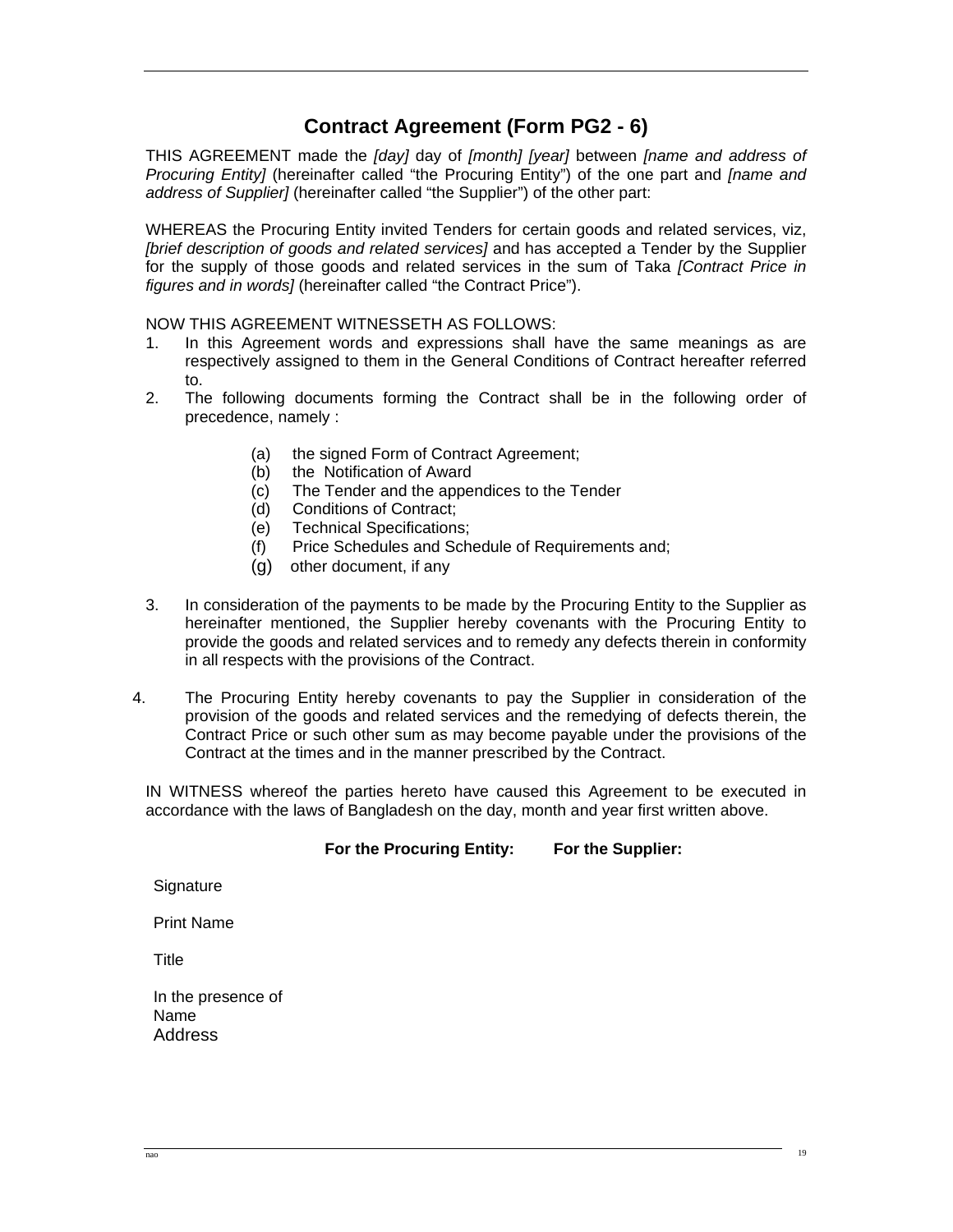## **Bank Guarantee for Performance Security (Form PG2 – 7)**

*[this is the format for the Performance Security to be issued by a scheduled bank of Bangladesh in accordance with ITT Clauses 27,28 & 29]*

Contract No: Date:

To:

[Name and address of Procuring Entity]

#### **PERFORMANCE GUARANTEE No:** *[insert Performance Guarantee number]*

We have been informed that *[name of supplier]* (hereinafter called "the Supplier") has undertaken, pursuant to Contract No *[reference number of Contract]* dated *[date of Contract]* (hereinafter called "the Contract") for the supply of *[description of goods and related services]* under the Contract.

Furthermore, we understand that, according to your conditions, Contracts must be supported by a performance guarantee.

At the request of the Supplier, we *[name of bank]* hereby irrevocably undertake to pay you, without cavil or argument, any sum or sums not exceeding in total an amount of Tk *[insert amount in figures and in words]* upon receipt by us of your first written demand accompanied by a written statement that the Supplier is in breach of its obligation(s) under the Contract conditions, without you needing to prove or show grounds or reasons for your demand of the sum specified therein.

This guarantee is valid until *[date of validity of guarantee]*, consequently, we must receive at the above-mentioned office any demand for payment under this guarantee on or before that date.

*[Signatures of authorized representatives of the bank]* 

Signature Seal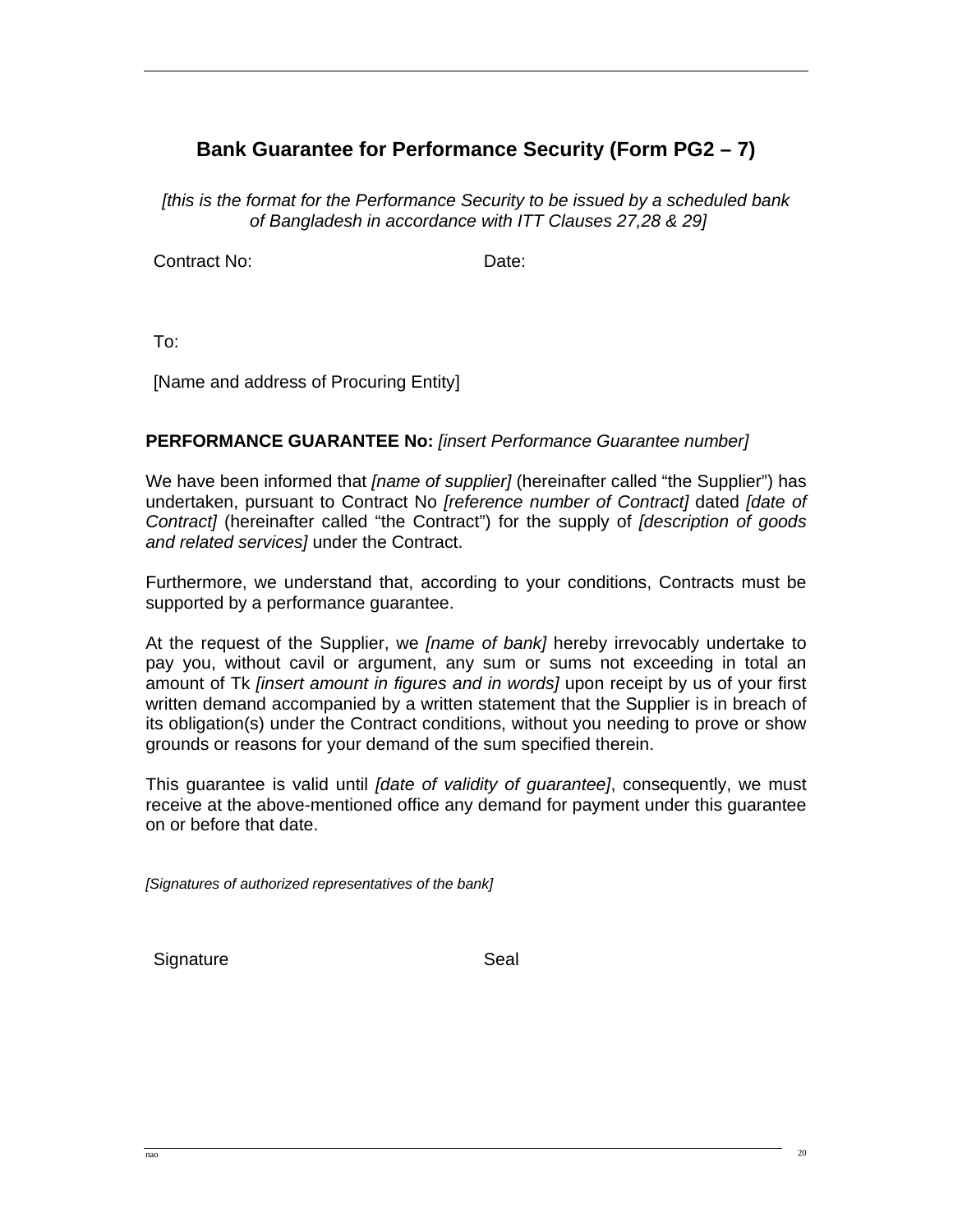# **Section 6. Schedule of Requirements**

#### Invitation for Tender No: **JBLDORAJ/PD-30/LTM-06/WS/2022; Issued on: 19-06-2022**  Date :

## **A. List of Goods & Related services and Delivery Schedule**

| <b>Item</b><br>No.               | <b>Description of</b><br><b>Item</b> | Unit of<br><b>Measuremen</b> | Quantity | <b>Point of Delivery</b>      | <b>Delivery Period</b><br><b>Required (from date</b><br>of contract signature<br>in weeks)    |
|----------------------------------|--------------------------------------|------------------------------|----------|-------------------------------|-----------------------------------------------------------------------------------------------|
|                                  | 2                                    | 3                            |          | 5                             | 6                                                                                             |
| Lot No 1: [WORKSTATION COMPUTER] |                                      |                              |          |                               |                                                                                               |
| 01                               | Workstation<br><b>Computer</b>       | <b>Pieces</b>                | 36       | See: Section<br>$2$ ; ITT-1.1 | <b>Complete</b><br>Delivery 02(TWO)<br><b>WEEKS from the</b><br>date of contract<br>signature |